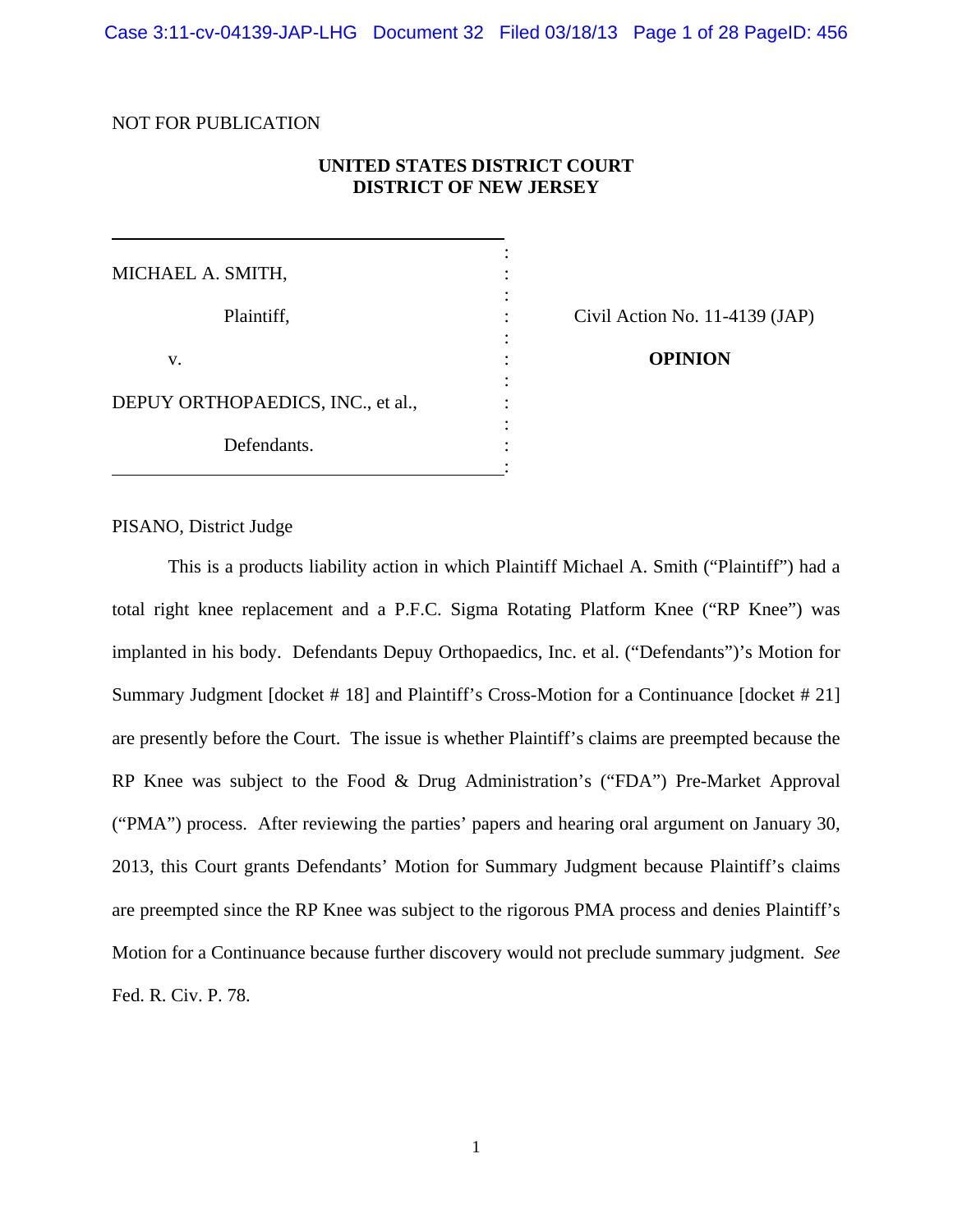## **I. BACKGROUND**

#### **A. Class III Medical Devices & Premarket Approval**

The RP Knee is regulated by the FDA through the Medical Device Amendments ("MDA") to the Federal Food, Drug, and Cosmetic Act ("FDCA"). Declaration of Janet Johnson, Defendants' Director of Regulatory Affairs ("Johnson Dec."), ¶ 14. *See* 21 U.S.C. § 301 et seq. The statute establishes three classes of medical devices "intended for human use." 21 U.S.C. § 360c(a)(1). Class I devices are devices in which general controls, like labeling requirements, "are sufficient to provide reasonable assurance of the safety and effectiveness of the device." 21 U.S.C. § 360 $c(a)(1)(A)(i)$ . Examples of Class I devices are "tongue depressors, slings, and general instruments." Johnson Dec., ¶ 16. Class II devices "cannot be classified as a class I device because . . . general controls by themselves are insufficient to provide reasonable assurance of the safety and effectiveness of the device"; instead, special controls must be established "to provide such assurance, including the promulgation of performance standards, postmarket surveillance, patient registries, development and dissemination of guidelines . . . , [and] recommendations . . . ." 21 U.S.C. § 360c(a)(1)(B). Powered wheelchairs are Class II devices. *See Reigel v. Medtronic*, 552 U.S. 312, 316 (2008). Class III devices are "purported or represented to be for a use in supporting or sustaining human life or for a use which is of substantial importance in preventing impairment of human health" or "presents a potential unreasonable risk of illness or injury . . . ." 21 U.S.C. § 360c(a)(1)(C)(ii). Class III devices, such as the RP Knee, receive the most federal regulation and must undergo the PMA process "to provide reasonable assurance of . . . [the device's] safety and effectiveness." 21 U.S.C. §  $360c(a)(1)(C)$ .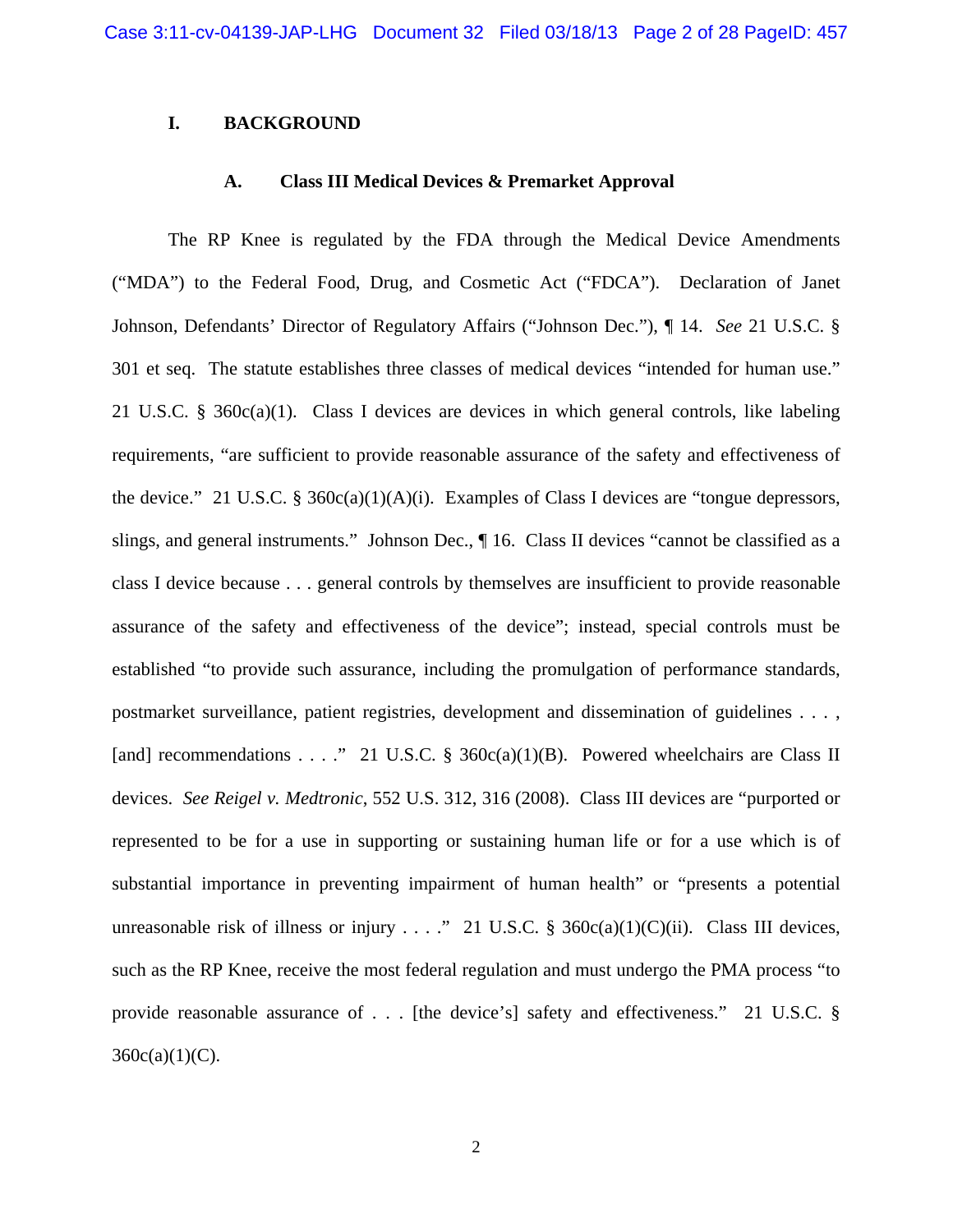The PMA process is rigorous and involves several steps. *See Reigel*, 552 U.S. at 317. First, because a PMA application must include data from clinical investigations in humans, a manufacturer has to seek permission to conduct the clinical investigations by applying for an Investigational Device Exemption ("IDE"). *See* 21 C.F.R. § 812.1. "An approved . . . IDE permits a device that otherwise would be required to comply with a performance standard or to have premarket approval to be shipped lawfully for the purpose of conducting investigations of that device." *Id.* The IDE application must include, among other things, the following: (1) a complete report of prior investigations of the device; and (2) "[a] description of the methods, facilities, and controls used for the manufacture, processing, packing, storage, and, where appropriate, installation of the device, in sufficient detail so that a person generally familiar with good manufacturing practices can make a knowledgeable judgment about the quality control used in the manufacture of the device." 21 C.F.R. § 812.20.

Second, after the clinical investigations and testing have been concluded and the research gathered, a person may file an application for PMA. *See* 21 U.S.C. § 360e(c)(1). The PMA application requires a summary of "data and information," including (1) a "general description of the . . . condition the device will . . . treat . . . including a description of the patient population for which the device is intended"; (2) an "explanation of how the device functions, the basic scientific concepts that form the basis for the device, and the significant physical and performance characteristics of the device" as well as a "brief description of the manufacturing process . . . if it will significantly enhance the reader's understanding of the device"; (3) alternative practices or procedures for treating the condition the device seeks to treat; (4) a description of the device's marketing history; (5) a summary of the nonclinical laboratory studies and "clinical investigations involving human subjects"; and (6) a "discussion demonstrating that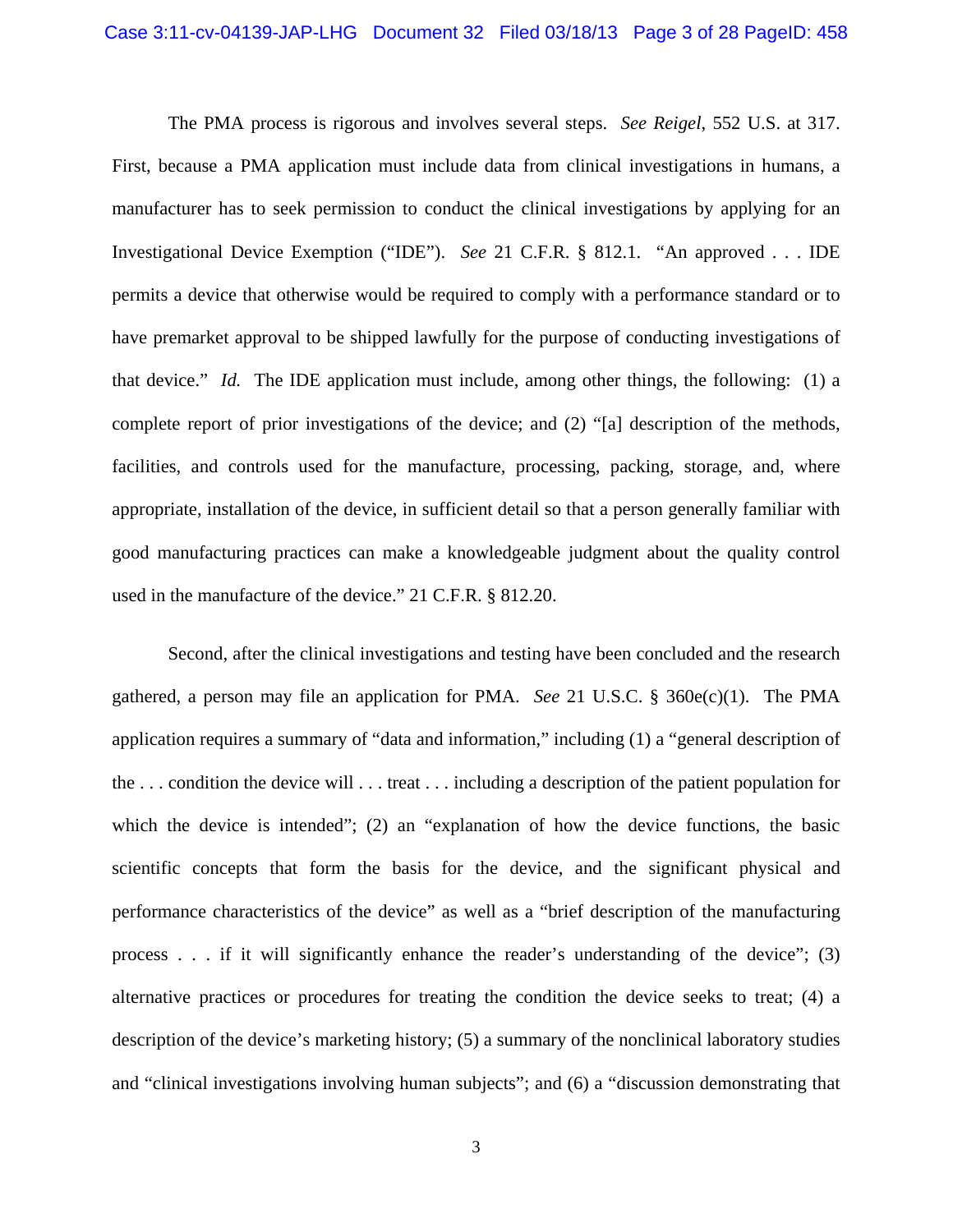#### Case 3:11-cv-04139-JAP-LHG Document 32 Filed 03/18/13 Page 4 of 28 PageID: 459

the data and information in the application constitute valid scientific evidence . . . and provide reasonable assurance that the device is safe and effective for its intended use." 21 C.F.R. § 814.20(b)(3). Additionally, the PMA application must contain a "complete description" of the device, "including pictorial representations"; the functional "components or ingredients of the device"; the "properties of the device relevant to the diagnosis, treatment, prevention, cure, or mitigation of a . . . condition"; the "principles of operation of the device"; and the "methods used in, and the facilities and controls used for, the manufacture, processing, packing, storage, and, where appropriate, installation of the device  $\dots$  ." 21 C.F.R. § 814.20(b)(4). Moreover, the applicant must submit to the FDA "[c]opies of all proposed labeling for the device." 21 C.F.R. § 814.20(b)(10); *see also* 21 U.S.C. § 360e(c)(1).

The FDA will review the PMA application after it is accepted for filing. 21 C.F.R. § 814.44(a). Once accepted for filing, the FDA may refer the application to an advisory panel unless it decides "that the application substantially duplicates information previously reviewed by a panel." *Id.* Then, the advisory panel submits a "report and recommendation respecting approval of the application, together with all underlying data and the reasons or basis for the recommendation." 21 U.S.C. § 360e(c)(3); *see also* 21 C.F.R. § 814.44(b). The FDA reviews the PMA application and the advisory panel's report and recommendation "[w]ithin 180 days after receipt of [the] . . . application that is accepted for filing and to which the applicant does not submit a major amendment . . . ." 21 C.F.R. § 814.40; *see also* 21 C.F.R. § 814.44(c). The FDA "spends an average of 1,200 hours reviewing each application . . . ." *Reigel*, 552 U.S. at 318.

The FDA then grants or denies PMA. It grants the application "only if it finds there is a 'reasonable assurance' of the device's 'safety and effectiveness.'" *Id.* If the FDA cannot approve the application as submitted, it "may send an 'approvable letter' indicating that the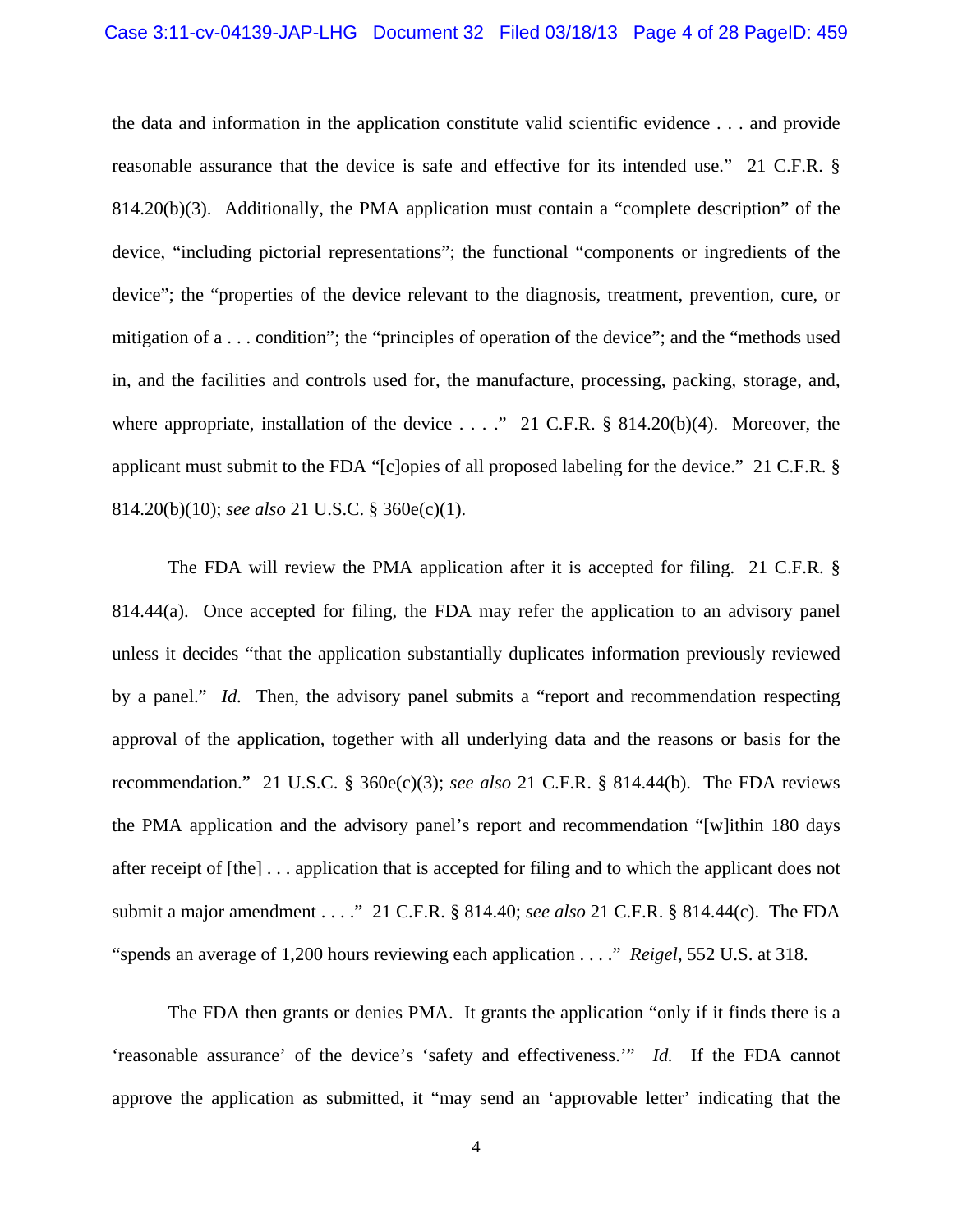device could be approved if the applicant submitted specified information or agreed to certain conditions or restrictions." *Id.* at 319. Alternatively, the FDA may send a "not approvable" letter, which lists "the grounds that justify denial and, where practical, measures that the applicant could undertake to make the device approvable." *Id.* The "approvable letter and the not approvable letter" give the applicant the opportunity to amend or withdraw its application or to consider the letter a denial of PMA approval. 21 C.F.R. § 814.40.

If a PMA application is approved<sup>1</sup>, the holder of the PMA approval must comply with all requirements contained in the Code of Federal Regulations and the "device may not be manufactured, packaged, stored, labeled, distributed, or advertised in a manner that is inconsistent with any conditions to approval specified in the PMA approval order for the device." 21 C.F.R. § 814.80. The "FDA may impose postapproval requirements," which may include "periodic reporting on the safety, effectiveness, and reliability of the device for its intended use." 21 C.F.R. § 814.82(a). Moreover, the manufacturer of the PMA device must submit a report and information to the FDA whenever it becomes aware that the device reasonably caused death or serious bodily injury and has malfunctioned and could likely cause or contribute to death or serious bodily injury. 21 U.S.C. § 360i(a). Furthermore, "[c]hanges to a Class III product, its manufacture, labeling, or any other matter affecting safety or effectiveness must be pre-approved by the FDA" through a supplemental application for PMA. Johnson Dec., ¶ 19.

l

<sup>&</sup>lt;sup>1</sup> The FDA will deny approval if it finds one of the following: (1) "lack of a showing of reasonable assurance that such device is safe under the conditions of use prescribed, recommended, or suggested in the proposed labeling thereof;" (2) "lack of a showing of reasonable assurance that the device is effective under the conditions of use prescribed, recommended, or suggested in the proposed labeling thereof;" (3) "the methods used in, or the facilities or controls used for, the manufacture, processing, packing, or installation of such device do not conform to the requirements of section  $360j(f)$  of this title;" (4) "the proposed labeling is false or misleading"; or (5) "such device is not shown to conform in all respects to a performance standard in effect under section 360d" of this statute. 21 U.S.C. § 360e(d)(2).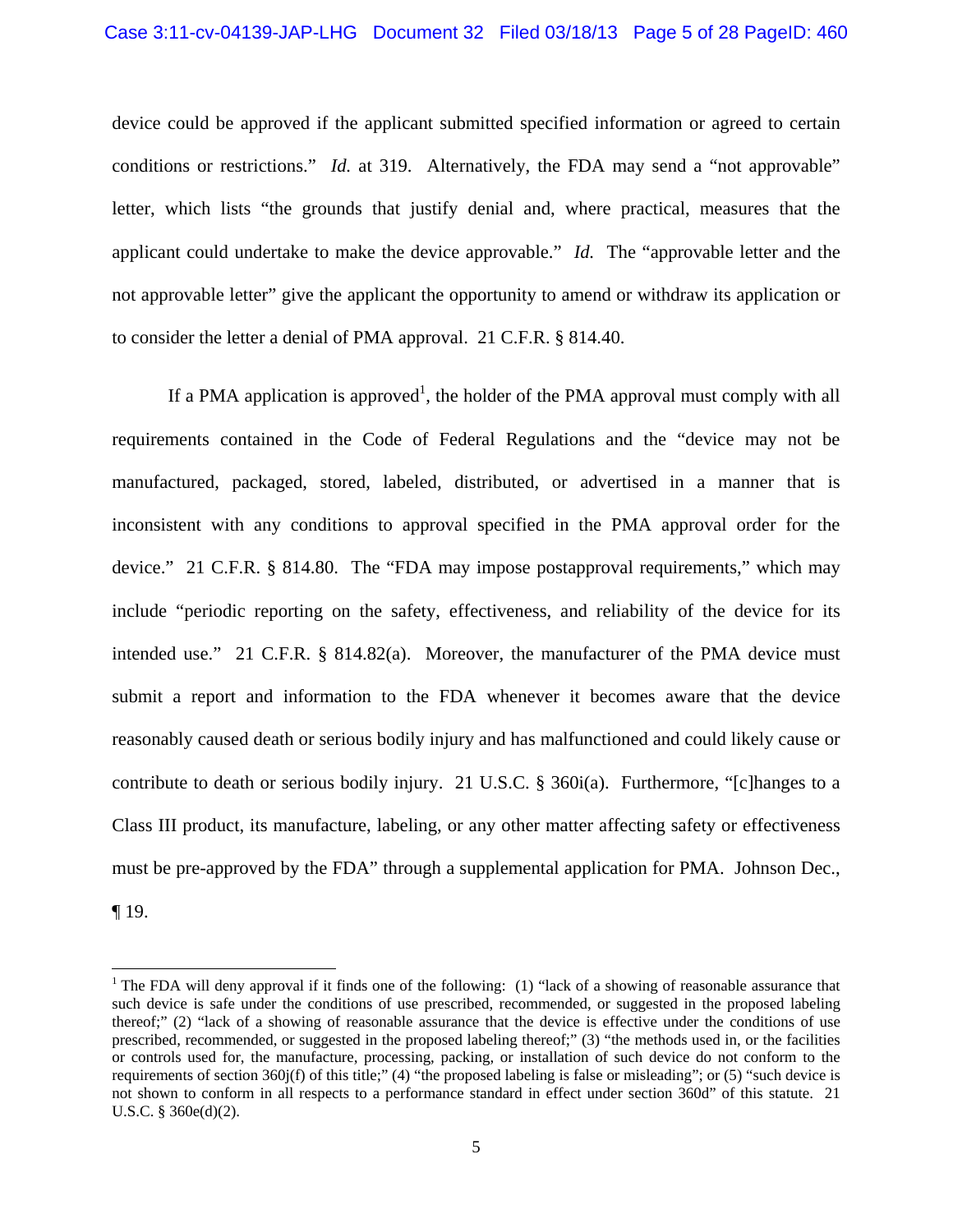#### **B. The RP Knee is Subject to Premarket Approval**

The RP Knee, a Class III medical device, went through the PMA process outlined above. On July 14, 1980, Defendants filed their IDE application for the RP Knee with the FDA. Johnson Dec., ¶ 22. Defendants' IDE application included "(a) all relevant publications and research studies concerning the proposed device and its material and design; (b) a detailed proposal for the method and manner of conducting the clinical studies including the methods and materials to be used for Informed Patient Consent; (c) a detailed description of the proposed product and its manufacturing processes and controls; and (d) investigational labeling." *Id.* On August 19, 1980, the FDA sent Defendants a letter, allowing the clinical investigations to begin provided it received more information regarding certain deficiencies. Johnson Dec., Ex. 2. The clinical studies began in late 1980 after a group of "orthopaedic surgeons was registered and certified as qualified to conduct the clinical studies." Johnson Dec., ¶ 24. The studies involved "surgical implantation of the RP Knee . . . in over 800 patients who, after informed consent, agreed to participate in the human clinical study." *Id.* The study was monitored by "individuals certified to the FDA as being qualified to perform these duties." *Id.*

After completing the clinical investigation, Defendants filed their PMA application on August 12, 1983. *Id.* at ¶ 25. The application was "more than 2,000 pages, and included information and descriptions of the device, manufacturing, quality control procedures, and . . . data from the clinical studies." *Id.* at ¶ 26; *see also* Johnson Dec., Ex. 3. On September 12, 1983, the FDA accepted Defendants' PMA application for review. Johnson Dec., ¶ 27. Subsequently, the FDA's "Office of Device Evaluation and Office of Science and Technology in the Center for Devices and Radiological Health and the Office of Legal Counsel reviewed the data and information" in the application, and Dr. Seth Greenwald from Case Western Reserve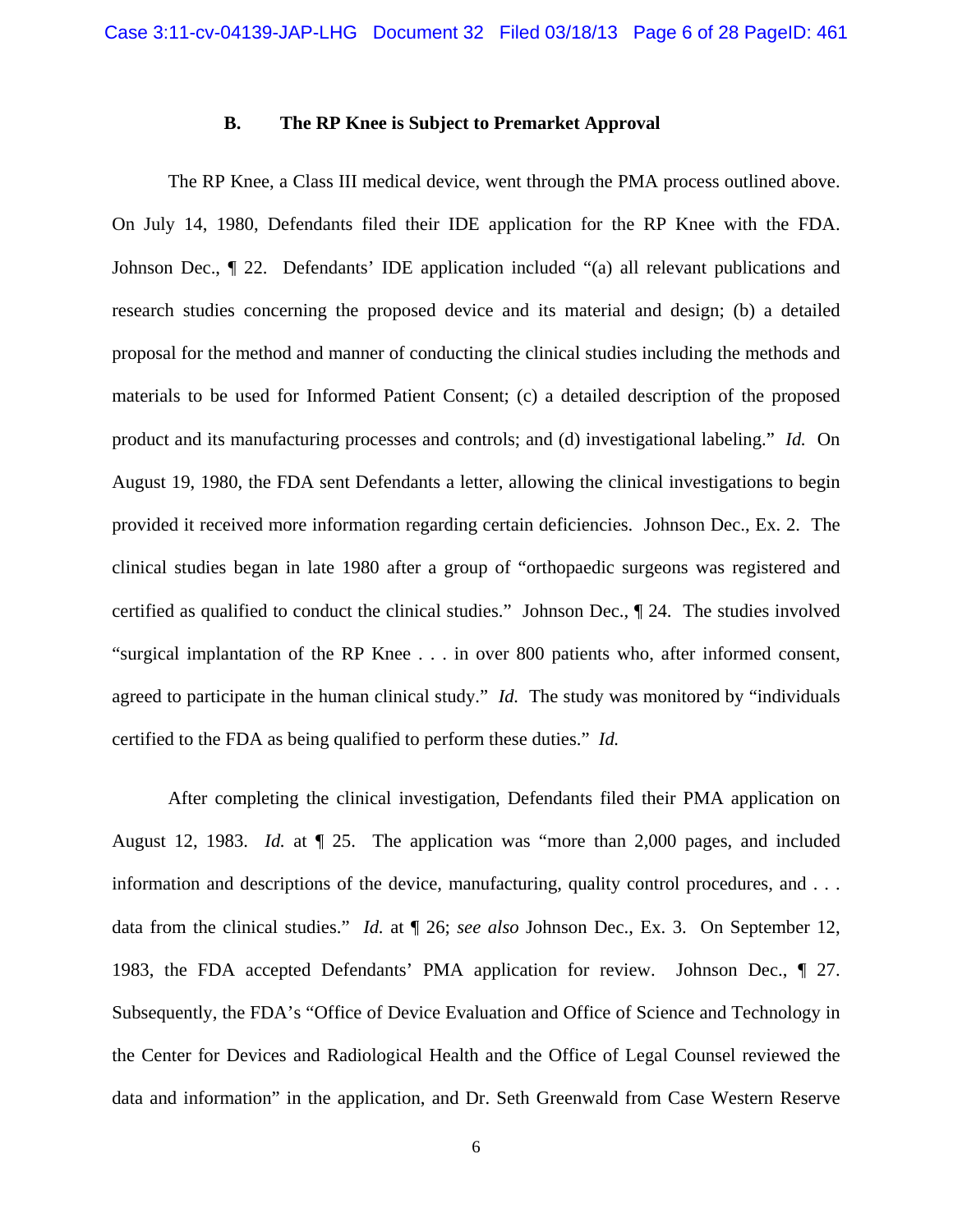University conducted mechanical testing of the RP Knee. *Id.* at ¶ 27–28. Additionally, the FDA submitted the application to an advisory panel to make a recommendation regarding the safety and effectiveness of the device. *Id.* at ¶ 29. On July 11, 1984, the advisory panel recommended that the FDA approve the RP Knee. *Id.* After that, the FDA conducted further review of the application, "including review of the labeling of the device." *Id.* at ¶ 30. The FDA then approved the RP Knee for use in the LCS Total Knee System. 2 *Id.* at ¶ 31.

In 1996, Defendants introduced the P.F.C. Sigma Knee, which at the time was a fixedbearing system containing four components: (1) a femoral piece that the surgeon fit over the femur; (2) a patella or kneecap; (3) a tibial tray that the surgeon fit onto the tibia; and (4) a tibial insert. Supplemental Declaration of Janet Johnson ("Johnson Supp. Dec."), ¶ 2. This fixedbearing P.F.C. Sigma Knee was "cleared by the FDA through the 510(k) Premarket Notification process." *Id.* The 510(k) process is different from PMA because under the 510(k) process, the FDA must find that a new device is "'substantially equivalent' to another device exempt from premarket approval" instead of making a determination regarding the safety and effectiveness of the device. *Reigel*, 552 U.S. at 317. The device is not "formally reviewed . . . for safety or efficacy," and the FDA "does not require that a device . . . take any particular form for any particular reason" unlike the PMA process, which requires the device "to be made with almost no deviations from the specifications in its approval application . . . ." *Id.* at 323 (internal quotations omitted). The FDA completes its review under the 510(k) process "in an average of

l

 $2$  Prior to 1985, the rotating platform technology used in the RP Knee was called the "New Jersey Total Knee System." *Id.* at  $\P$  20. In 1985, the name of the product changed to "New Jersey LCS Total Knee System," and in 1998, the name changed again to "LCS Total Knee System." *Id.*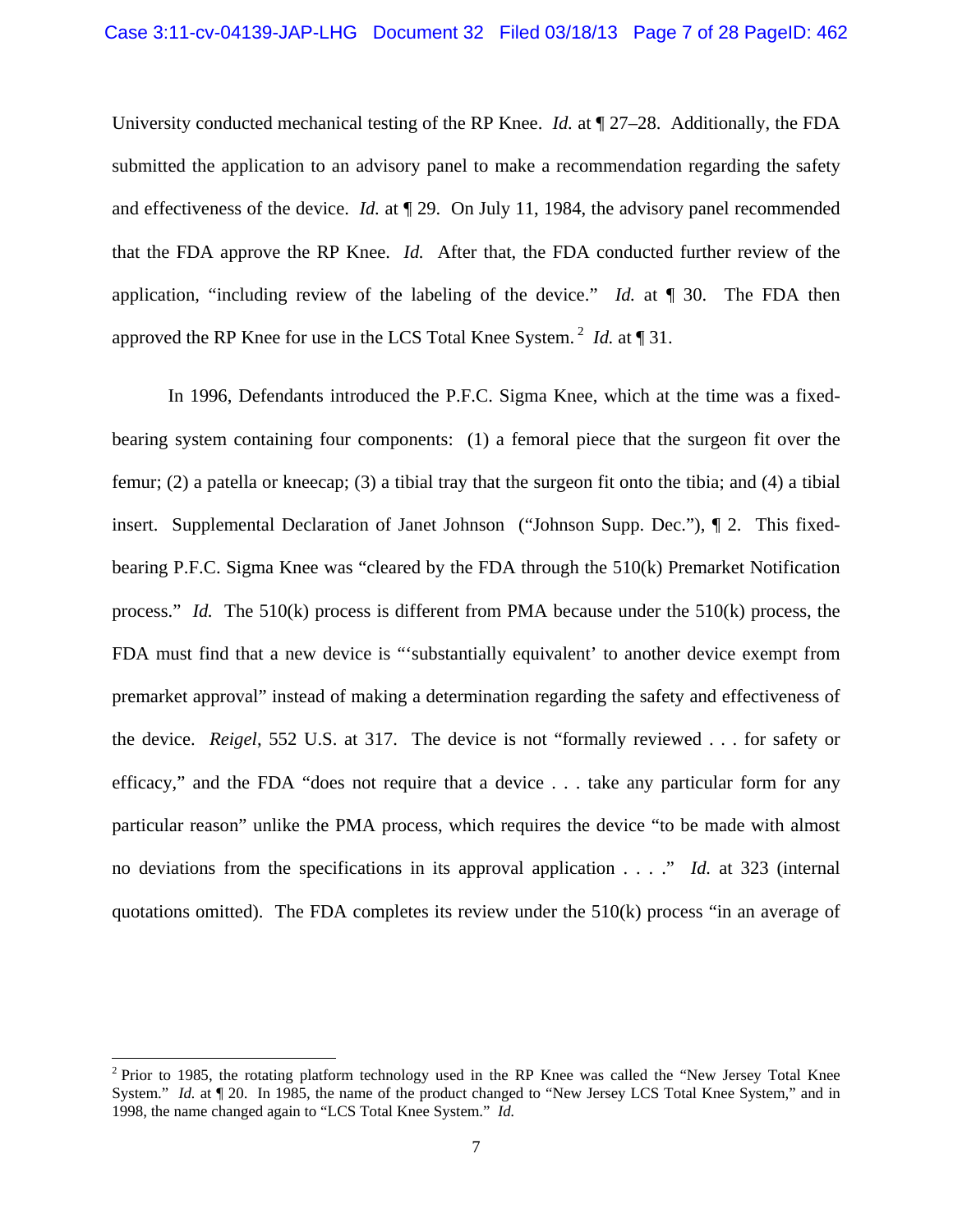only 20 hours," *Gross v. Stryker*, 858 F. Supp. 2d 466, 484 (W.D. Pa. 2012), and most devices undergo the  $510(k)$  process instead of the more rigorous PMA process.<sup>3</sup>

On February 11, 2000, Defendants submitted a supplement to the PMA application ("Supplement 69"), seeking approval of the RP Knee for use in the P.F.C. Sigma Knee System with rotating platform technology.<sup>4</sup> Johnson Dec., ¶ 31; Johnson Dec., Ex. 4; Johnson Supp. Dec., ¶ 3. The rotating platform technology allowed the knee joint to mimic the movement of a knee and was "designed to be used with the 510(k)-cleared femoral and patella components of the existing PFC Sigma fixed bearing knee system . . . ." Johnson Supp. Dec., ¶ 3–4. The supplement contained "similar types of product engineering, testing, and proposed labeling information as the original RP [Knee] PMA application," and it "passed through the same process of requests for additional information and modification of texts of package inserts and surgical technique instructions." Johnson Dec., ¶ 31. On March 16, 2000, the FDA approved Defendants' PMA supplement. Johnson Dec., Ex. 5. The "FDA's PMA approval acknowledged that certain components of the PMA-approved device had also been previously cleared through the 510(k) process" when it recognized that Defendants sought "approval for a design modification to the proximal articular surface of the LCS Rotating Platform Bearings to match the geometry of the P.F.C. Sigma femoral components," which were approved in the  $510(k)$ process. *Id.*; Johnson Supp. Dec., ¶ 5.

On May 11, 2000, Defendants submitted another PMA application supplement for the RP Knee ("Supplement 74"), requesting approval of "modified tibial trays and bearings." Johnson

l

<sup>&</sup>lt;sup>3</sup> For example, in 2005, "the FDA authorized the marketing of 3,148 devices under § 510(k) and granted premarket approval to just 32 devices." *Reigel*, 552 U.S. at 317.

<sup>&</sup>lt;sup>4</sup> Because the P.F.C. Sigma Knee System, which is at issue here, and the LCS Total Knee System use the same technology, the Court will refer to both of them as the "RP Knee." *See* Johnson Dec., ¶ 20.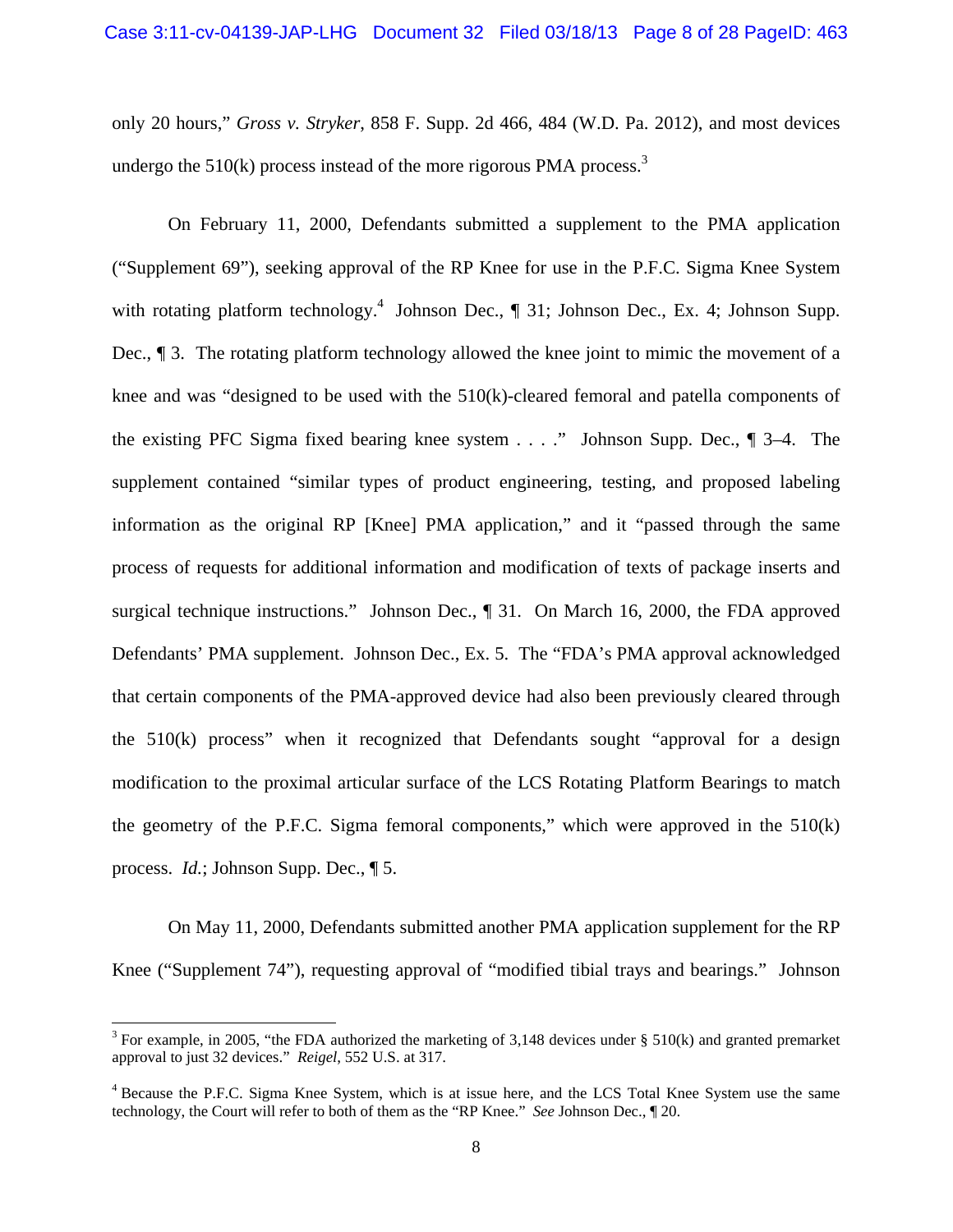#### Case 3:11-cv-04139-JAP-LHG Document 32 Filed 03/18/13 Page 9 of 28 PageID: 464

Dec., Ex. 6. This supplement "contained similar types of product engineering, testing, and proposed labeling information as the original RP PMA application," and it "passed through the same FDA process of requests for additional information and modification of texts of package inserts and surgical technique instructions." Johnson Dec., ¶ 33. On June 22, 2000, the FDA approved Supplement 74. Johnson Dec., Ex. 7. The components in this Supplement "were also included as part of the RP Knee construct that the FDA reviewed and considered at the time the RP Knee was granted PMA approval, despite their prior 510(k) clearance." Johnson Supp. Dec.,  $\P$  5.

On February 8, 2006, Defendants submitted a "Special Changes Being Effected Supplement" ("Supplement 95") to the PMA, notifying the FDA that an "additional inspection... . [was] being added to the Kemet process for certain product codes . . . to inspect the platform thickness prior to polishing." Johnson Dec., Ex. 8. Defendants asserted that this "additional inspection is a change to the manufacturing that could 'provide additional assurance of purity, identity, strength, or reliability . . . .'" *Id.* This supplement "contained similar types of product engineering, testing, and proposed labeling information as the original RP PMA application," and it "passed through the same FDA process of requests for additional information and modification of package inserts and surgical technique instructions." Johnson Dec., ¶ 35. On February 22, 2006, the FDA approved Supplement 95. Johnson Dec., Ex. 9.

Since 1980, Defendants have submitted and the FDA has approved "thousands of pages of testing results, clinical data, product descriptions, process controls and validations, and investigation reports" regarding the RP Knee. Johnson Dec., ¶ 38. In fact, as required by federal statute, Defendants submit annual reports to the FDA regarding the RP Knee. *Id.* at ¶ 37.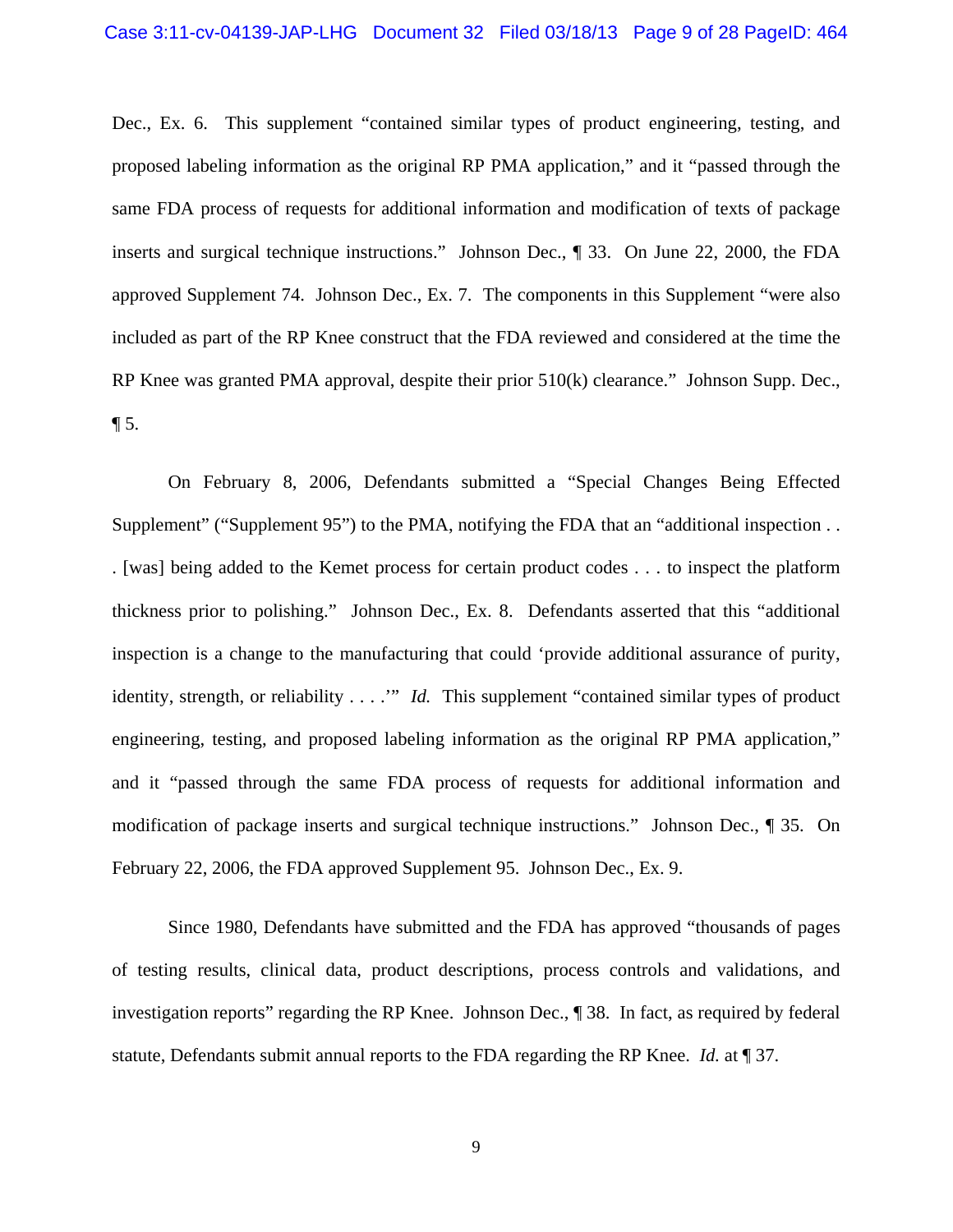#### **C. Plaintiff's Claims**

On or about October 15, 2007, Plaintiff underwent a total right knee replacement (Compl. ¶ 20). During this procedure, a RP Knee, which included a RP tibial insert, MBT (RP) tibial tray, oval dome patella, and femoral component, were implanted in Plaintiff's body. Johnson Supp. Dec.,  $\P$  6. The RP tibial insert received PMA approval through Supplements 69 and 74, and the tibial tray received PMA approval under Supplements 74 and 95. *Id.* at ¶ 7. The FDA initially cleared the patella and femoral components during the 510(k) Pre-Market Notification process, and they were also approved "as part of the RP Knee construct that the FDA reviewed and considered at the time the RP Knee was granted PMA approval . . . ." *Id.* In mid-2008, Plaintiff allegedly experienced "chronic pain with swelling and locking of the joint" (Compl. ¶ 21). As a result, on May 29, 2008, Plaintiff allegedly "underwent a bone scan of the right knee, which confirmed loosening of the femoral and tibial components" (Compl.  $\P$  22), and on July 20, 2009, Plaintiff underwent a second surgery to revise the loose knee implant (Compl. ¶ 23). During this surgery, the doctor implanted a femoral component, tibial cemented stem, Sigma femoral adapter, Sigma femoral adapter bolt, distal augmentations, posterior augmentation combo, and tibial insert. Johnson Supp. Dec., ¶ 8. The surgeon left the tibial tray from the first surgery in place. *Id.* The tibial insert received PMA through Supplements 69 and 74, and the rest of the components implanted during the second surgery were "initially cleared through the FDA's 510(k) process" and then "included as part of the RP Knee construct that the FDA reviewed and considered at the time the RP Knee was granted PMA approval . . . ." *Id.* at ¶¶9– 10.

Plaintiff alleges that on June 29, 2010, he "developed a snapping behind the patellafemoral joint" (Compl. ¶ 24). As a result, on July 19, 2011, Plaintiff filed a Complaint against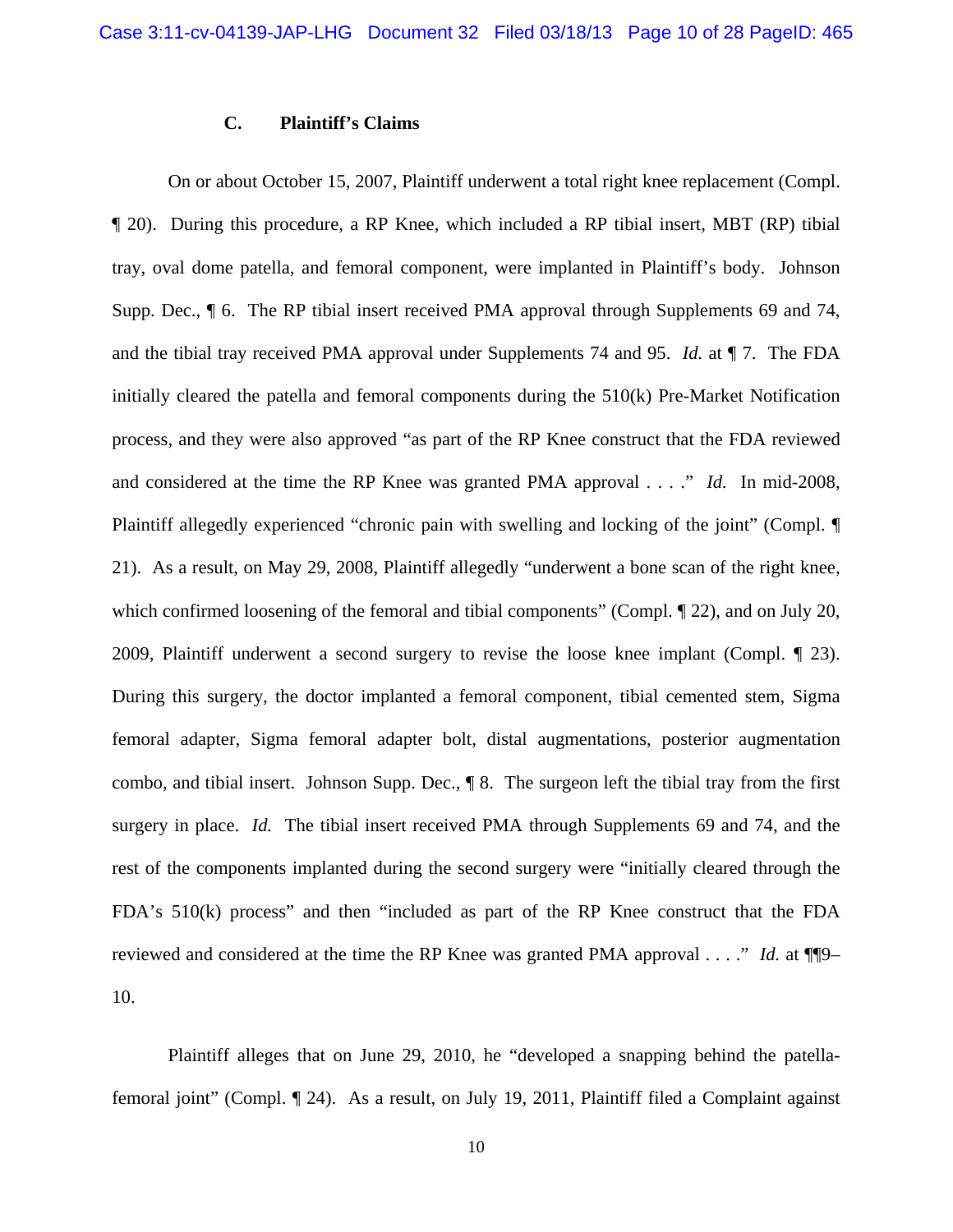Defendants, the designer, manufacturer, distributor, seller, and marketer of the knee, and alleged the following causes of action: (1) manufacturing defect, pursuant to N.J.S.A. 2A:58C-1 et seq.; (2) design defect, pursuant to N.J.S.A. 2A:58C-1 et seq.; (3) failure to warn, pursuant to N.J.S.A. 2A:58C-1 et seq.; (4) negligence, pursuant to N.J.S.A. 2A:58C-1 et seq.; (5) breach of express warranty; (6) breach of implied warranty, pursuant to N.J.S.A. 2A:58C-1 et seq.; (7) negligent misrepresentation; (8) fraudulent misrepresentation; (9) fraudulent concealment; (10) fraud and deceit; (11) violation of Virginia Consumer Protection Act, Va. Code Ann. 59.1-196 et seq.; and (12) punitive damages (Compl. ¶¶69–178).

On August 1, 2012, the parties participated in a telephonic initial scheduling conference before the Magistrate Judge, at which time Defendants "reiterated a prior written request for permission to file" a motion for summary judgment on preemption grounds instead of going forward with discovery. Declaration of Melanie H. Muhlstock ("Muhlstock Dec."), ¶ 6. The Judge granted Defendants' request, although it declared that some discovery could go forward. *Id.* On August 7, 2012, the Magistrate Judge entered a pre-trial scheduling order, ordering that "summary judgment motions on the issue of pre-emption" be filed by August 24, 2012, and ordering that "discovery, except for the production of manufacturing records requested by Plaintiff, is stayed pending the summary judgment motions" [docket # 17].

On August 8, 2012, Plaintiff sent Defendants a Request for the Production of Documents. Muhlstock Dec., Ex. 3. Plaintiff attached the "chart stickers" from his surgical procedures to the Request and sought "any and all documents related to Defendants' seeking and obtaining regulatory approval to market and sell the knee systems generally, and each of the component parts specifically . . . ." *Id.* Plaintiff specifically asked for all 510(k) and PMA "submissions, supplements, . . . amendments . . . and supporting documents provided to the" FDA as well as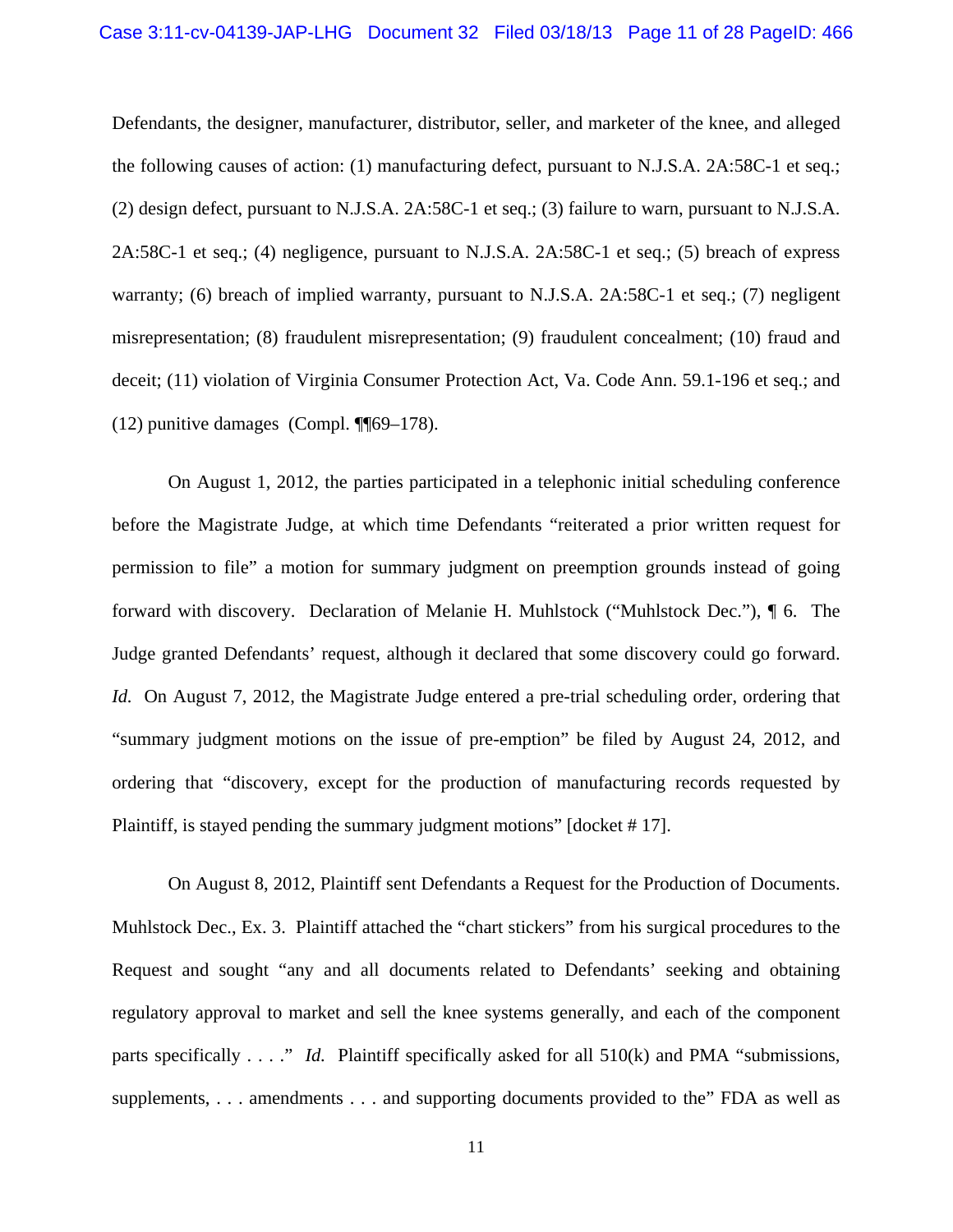#### Case 3:11-cv-04139-JAP-LHG Document 32 Filed 03/18/13 Page 12 of 28 PageID: 467

"any documents received by Defendants from the FDA regarding approval to market and sell" the knee systems and devices. *Id.* 

On August 22, 2012, Defendants responded to Plaintiff's Request for the Production of Documents and produced more than 3,000 documents. Declaration of Jennifer Lamont ("Lamont Dec."), Ex. A; Muhlstock Dec., Ex. 4. Defendants produced the "PMA submissions" for the tibial insert and tibial tray as well as the "510(k) PreMarket Notification submissions" for the patella and femoral components. Muhlstock Dec., Ex. 4. In addition, Defendants produced "the Device History Records, Device Master Records, and Package Inserts for the subject components at issue in this litigation." *Id.* Plaintiff's counsel alleges these responses are deficient because they "completely ignore the components implanted in Plaintiff on July 20, 2009, and explicitly decline to provide regulatory and manufacturing documents for any components implanted other than those implanted during the first surgery." Muhlstock Dec., ¶ 18. Moreover, Plaintiff's counsel has articulated that further discovery is necessary regarding "whether the prosthesis and its component parts implanted in Plaintiff on July 20, 2009 were approved under the 'PMA' process, the '510(k)' process, or otherwise . . . ." *Id.* at ¶ 19.

On August 24, 2012, Defendants filed the Summary Judgment Motion currently at issue [docket # 18]. On October 14, 2012, Plaintiff's counsel, for the first time, requested additional discovery regarding documents related to the July 20, 2009 surgery. Lamont Dec., ¶ 3. Plaintiff filed its Cross-Motion for a Continuance on October 15, 2012 [docket # 21].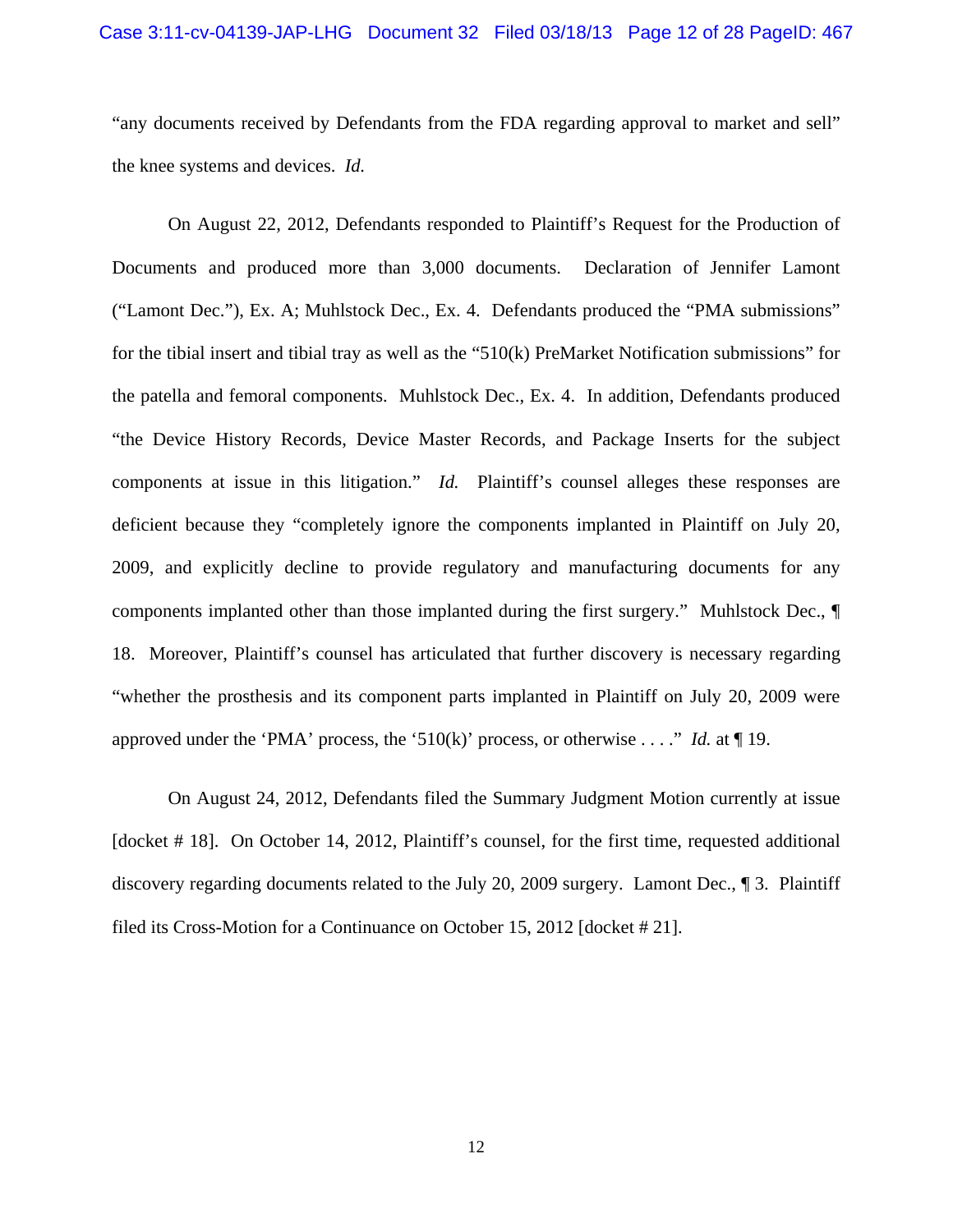#### **II. DISCUSSION**

#### **A. Summary Judgment Standard**

To prevail on a motion for summary judgment, the moving party must establish "that there is no genuine dispute as to any material fact and the movant is entitled to judgment as a matter of law." Fed. R. Civ. P. 56(a). In determining whether a genuine dispute of material fact exists, the court must view the facts in the light most favorable to the nonmoving party and extend all reasonable inferences to that party. *Matsushita Elec. Indus. Co. v. Zenith Radio Corp.*, 475 U.S. 574, 587 (1986); *Stephens v. Kerrigan*, 122 F.3d 171, 176–77 (3d Cir. 1997). The Court is not required to "weigh the evidence and determine the truth of the matter" but instead need only determine whether a genuine issue necessitates a trial. *Anderson v. Liberty Lobby, Inc.*, 477 U.S. 242, 249 (1986). A material fact raises a "genuine" issue "if the evidence is such that a reasonable jury could return a verdict for the nonmoving party." *Id.* at 248.

On a summary judgment motion, the moving party bears the initial burden of demonstrating the absence of a genuine issue of material fact. *Celotex Corp. v. Catrett*, 477 U.S. 317, 323 (1986). If the moving party makes this showing, the burden shifts to the nonmoving party to present evidence that a genuine fact issue compels a trial. *Id.* at 324. The nonmoving party must then offer admissible evidence that establishes a genuine issue of material fact, *id.*, not just "some metaphysical doubt as to the material facts." *Matsushita Elec. Indus. Co.*, 475 U.S. at 586.

#### **B. Motion for Summary Judgment**

Defendants argue that their Motion for Summary Judgment should be granted because federal preemption bars Plaintiff's Complaint. Defendants explain that Plaintiff's state law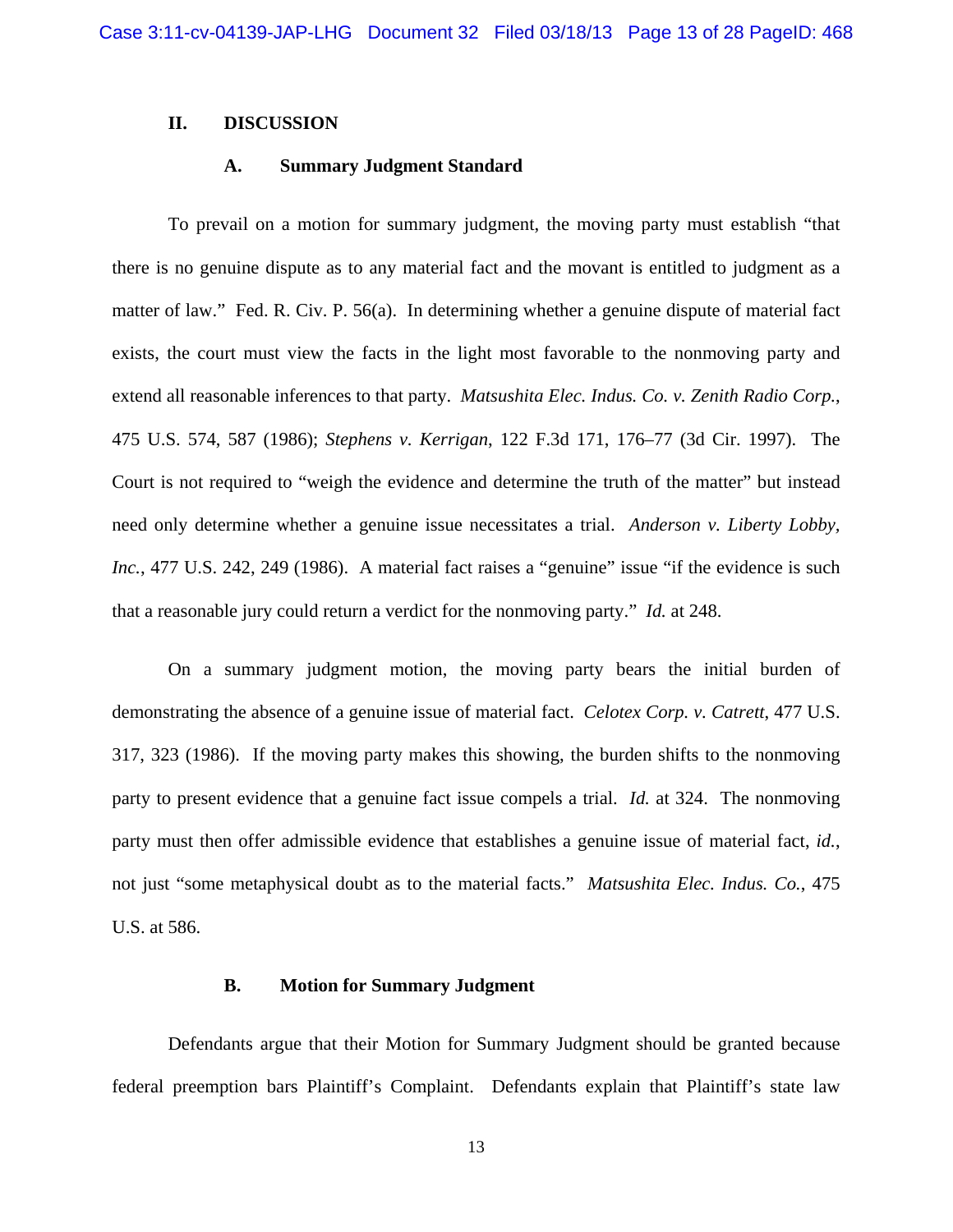# Case 3:11-cv-04139-JAP-LHG Document 32 Filed 03/18/13 Page 14 of 28 PageID: 469

causes of action are preempted by *Reigel v. Medtronic*, 552 U.S. 312 (2008), because the RP Knee was approved under the PMA process. Defendants rely on *Reigel* and cite numerous cases from this Court, the Third Circuit, and other jurisdictions to support their argument.

Plaintiff, however, asserts that the Motion for Summary Judgment should be denied because issues of material fact exist. First, Plaintiff contends that there is a question of fact regarding whether the device enjoys preemption under *Reigel* because the patella and femoral components of the RP Knee were approved through the  $510(k)$  process. Moreover, Plaintiff argues that he properly pled claims that are parallel to federal violations and therefore, *Reigel* preemption does not apply. Plaintiff explains that the claims are parallel because the conduct that gives rise to the state law causes of action also violates the FDCA. Lastly, Plaintiff requests leave to amend his Complaint if he inadequately pled any of his state law claims by failing to allege the violation of a parallel federal regulation.

Defendants filed a reply brief, arguing that there are no genuine issues of material fact. Defendants assert that although some components of the RP Knee were approved under the 510(k) process, these components were also included as part of the RP Knee when it went through the PMA process. In addition, Defendants contend that Plaintiff has not pled any parallel claims. Defendants explain that PMA regulations are not equivalent to state common law claims and therefore, the two are not parallel. Furthermore, Defendants argue that amending the Complaint is futile because it will not cure any deficiencies.

The MDA contain an express pre-emption provision, which provides:

no State or political subdivision of a State may establish or continue in effect with respect to a device intended for human use any requirement –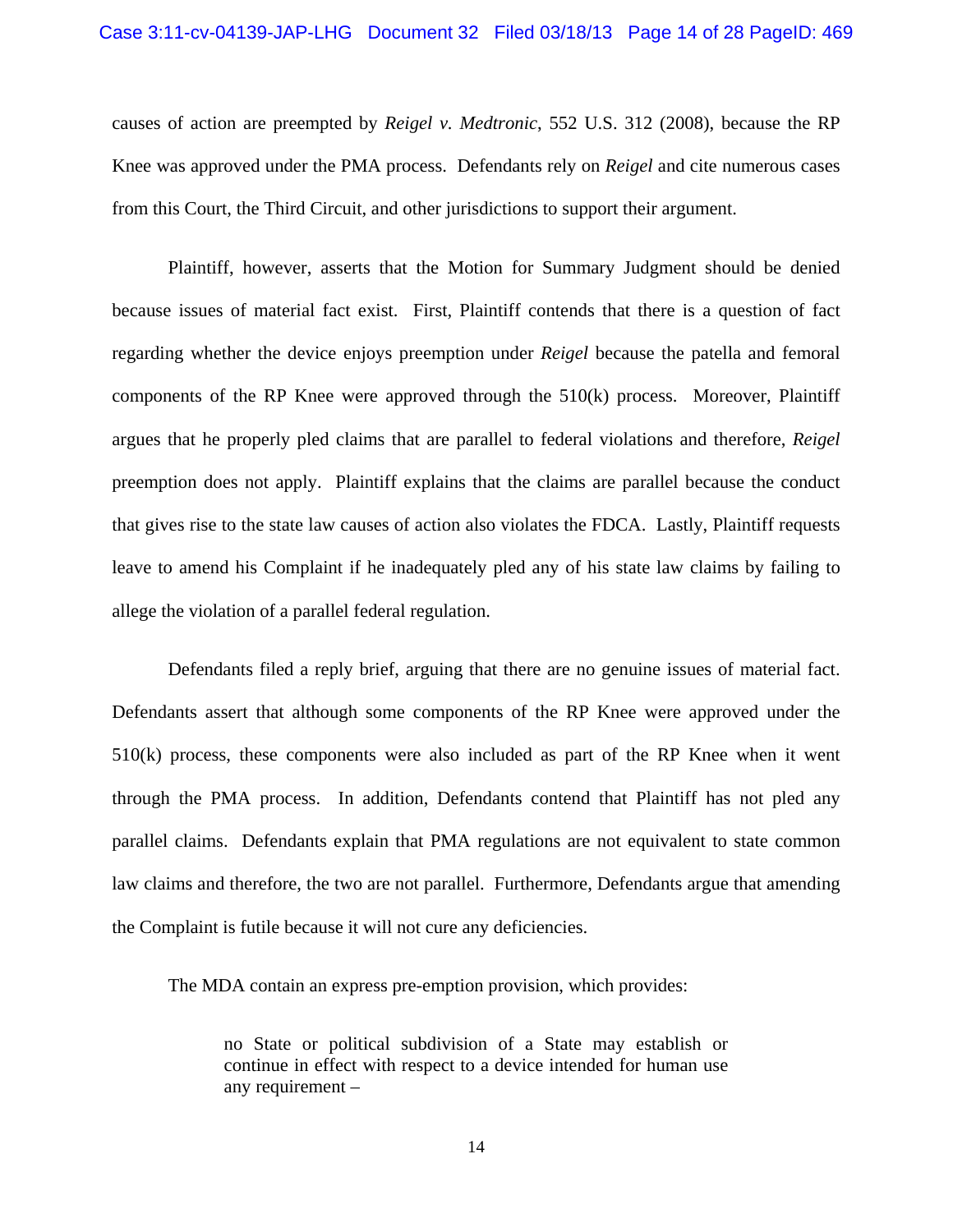(1) which is different from, or in addition to, any requirement applicable under this chapter to the device, and

(2) which relates to the safety or effectiveness of the device or to any other matter included in a requirement applicable to the device under this chapter.

[21 U.S.C. § 360k(a).]

Thus, a state law is preempted if: (1) "the Federal Government has established requirements applicable to" the device; and (2) plaintiff's claims are based upon state "requirements . . . that are 'different from, or in addition to' the federal ones, and that relate to safety and effectiveness." *Reigel*, 522 U.S. at 321–22.

Applying the first step of the *Reigel* analysis, the federal government has established requirements that are "specific to individual devices" through the PMA process. *Id.* at 322–23; *see also Gross*, 858 F. Supp. 2d at 485 (same); *Bentzley v. Medtronic, Inc.*, 827 F. Supp. 2d 443, 450 (E.D. Pa. 2011) (stating that "premarket approval . . . imposes 'requirements' under MDA"); *Cornett v. Johnson & Johnson*, 211 N.J. 362, 38 (2012) (stating the "totality of the [premarket] approval represents a specific federal requirement"). Here, the federal government has established requirements specific to the RP Knee because the RP Knee received PMA. Thus, the FDA found that the RP Knee "offers a reasonable assurance of safety and effectiveness." *Reigel*, 522 U.S. at 323.

The second step of the *Reigel* analysis requires this Court to decide whether Plaintiff's claims are based on state requirements that are different from or in addition to the federal PMA requirements and whether those requirements relate to safety and effectiveness.

Plaintiff's manufacturing defect, design defect, failure to warn, negligence, and breach of implied warranty claims are brought pursuant to New Jersey's Product Liability Act ("PLA"), N.J.S.A. 2A:58-C-1 et seq. That statute holds a "manufacturer or seller of a product" liable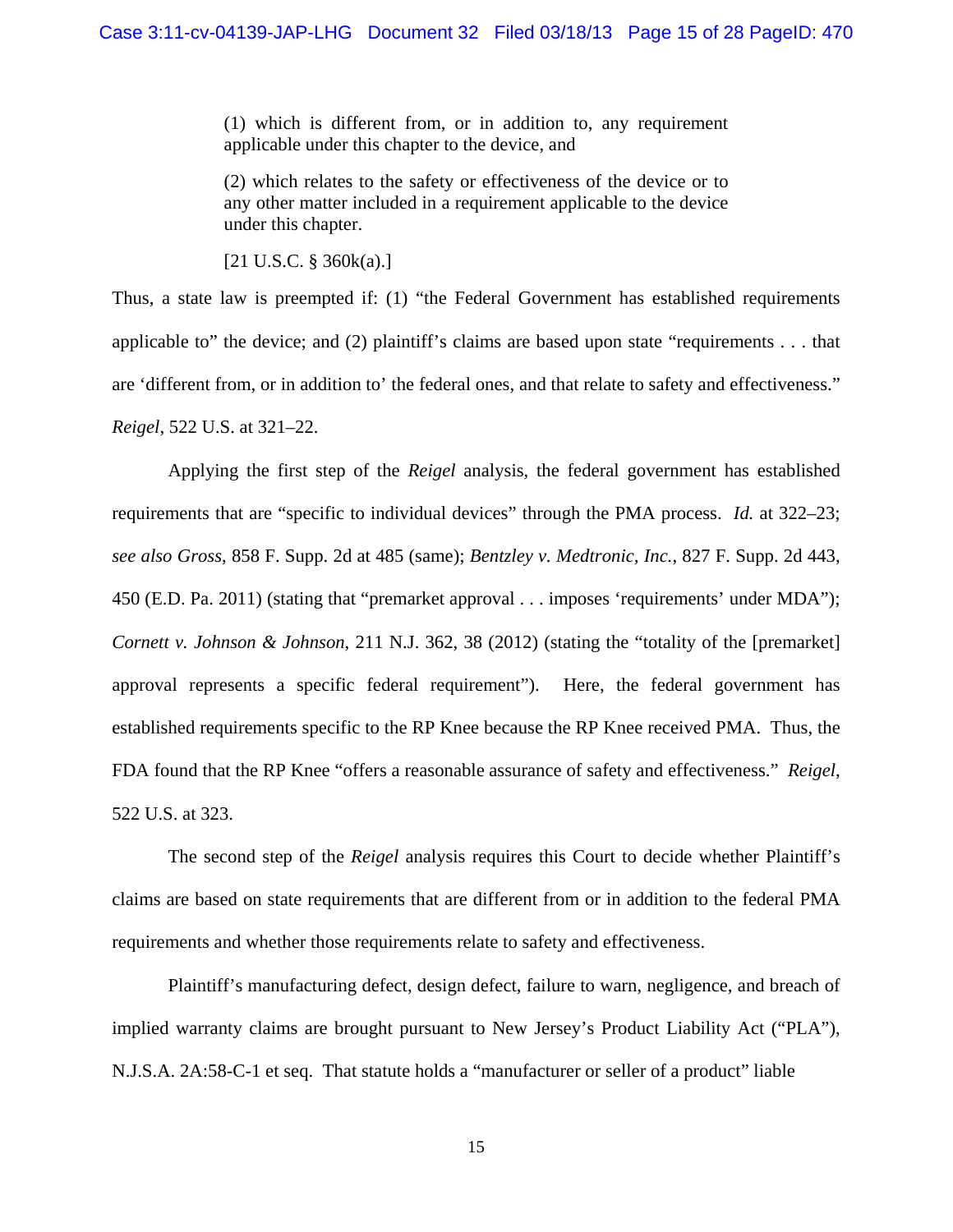only if the claimant proves by a preponderance of the evidence that the product causing the harm was not reasonably fit, suitable or safe for its intended purpose because it: a. deviated from the design specifications, formulae, or performance standards of the manufacturer or from otherwise identical units manufactured to the same manufacturing specifications or formulae, or b. failed to contain adequate warnings or instructions, or c. was designed in a defective manner.

[N.J.S.A. 2A:58C-2.]

Additionally, the statute provides that a "manufacturer or seller shall not be liable for harm caused by a failure to warn if the product contains an adequate warning or instruction or, in the case of dangers a manufacturer or seller discovers or reasonably should discover after the product leaves its control, if the manufacturer or seller provides an adequate warning or instruction." N.J.S.A. 2A:58C-4.

This statute, therefore, imposes state requirements that are different from or in addition to the federal requirements outlined by PMA and they relate to safety and effectiveness. The statute specifically states that a manufacturer is liable *only if* the claimant proves that the device was not reasonably fit, suitable or safe for its intended purpose because it deviated from design specifications, etc. However, the FDA determined, by granting PMA, that the RP Knee was safe and effective as manufactured and designed in the PMA application. As a result, Plaintiff's claims based on this statute — manufacturing defect, design defect, failure to warn, negligence, and breach of implied warranty — are preempted because the PLA imposes state requirements that are different from the federal requirements outlined in the RP Knee's PMA. *See also Gross*, 858 F. Supp. 2d at 490 (stating that breach of implied warranty is a state claim "that imposes requirements that are different, or in addition to, specific federal requirements"); *Bentzley*, 827 F. Supp. 2d at 453 (deciding that design defect claims are preempted); *Hayes v. Howmedica Osteonics Corp.*, 2009 WL 6841859, \*6 (D.N.J. Dec. 15, 2009) (finding that a failure to warn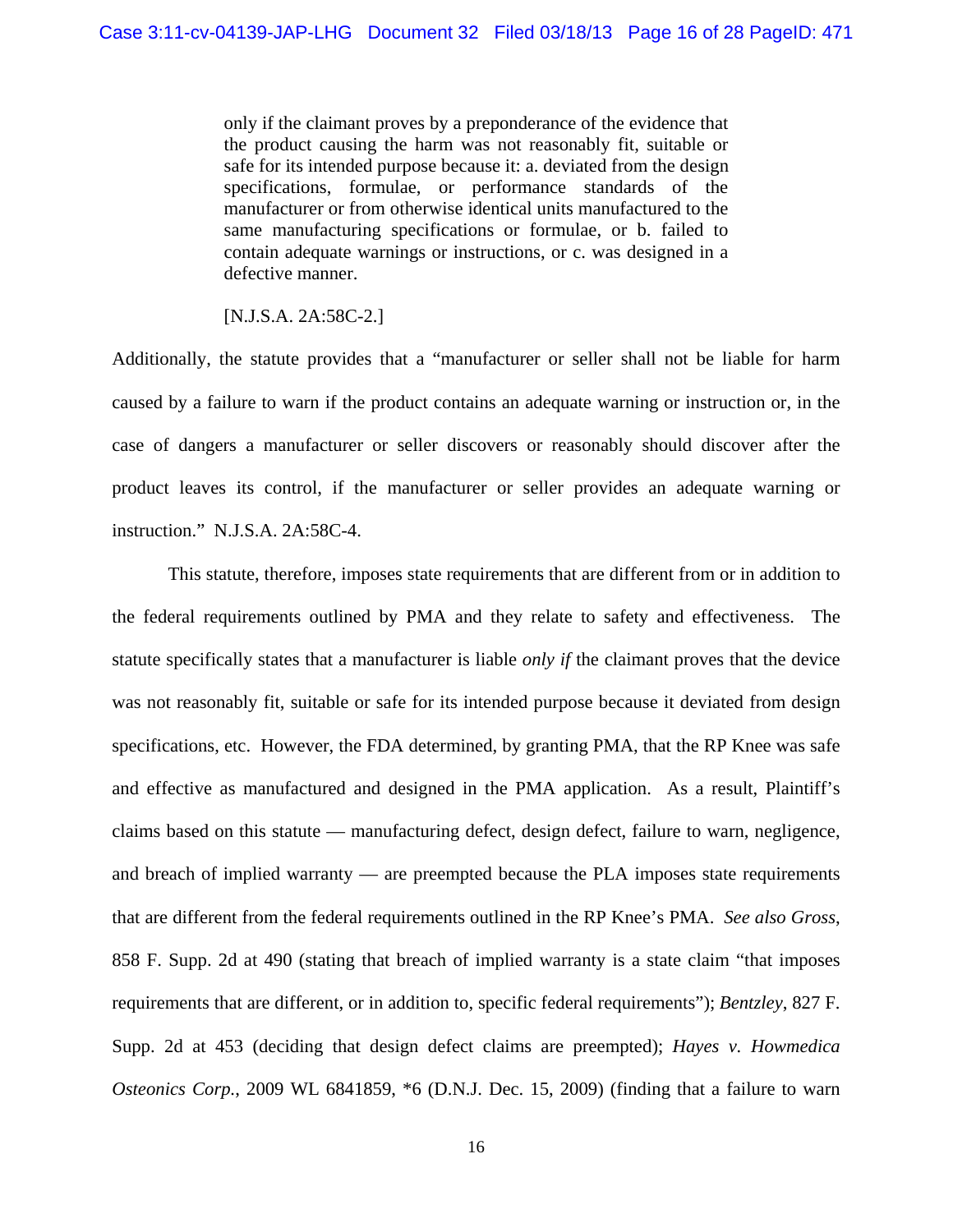claim is preempted); *Delaney v. Stryker Orthopaedics*, 2009 WL 564243, \*3 (D.N.J. Mar. 5, 2009) (holding that "the MDA preempts products liability claims, including" failure to warn, defective design, negligence, and breach of implied warranty); *Mayen v. Tigges*, 2012 WL 3553378, \*1 (N.Y. Sup. Ct. Aug. 17, 2012) (holding, in a case concerning the RP Knee, that Plaintiff's state law claims were preempted by the FDA through the PMA process).

Similarly, in *Desai v. Sorin CRM USA, Inc.*, 2013 WL 163298 (D.N.J. Jan. 15, 2013), this Court held that Plaintiffs' PLA claims were preempted. There, Defendants argued that Plaintiffs' PLA claims were preempted while Plaintiffs asserted that the PLA claims were parallel, and if necessary, they could amend their compliant to include a claim under the PLA for Defendants' alleged deviation from federal requirements. *Id.* at \*3. The Court held that Plaintiff's claims were "expressly preempted" because "Plaintiffs' claims of, *inter alia*, negligence, defective design, and failure to warn stem from state common law," and "Plaintiffs would only be able to prevail on the New Jersey PLA claims if they proved that" the device "as designed, manufactured, and distributed, was defective and unreasonably dangerous." *Id.* at \*5. The Court explained that "liability would necessitate a finding that the [device] . . . — designed, manufactured, and labeled in a way that the FDA deemed safe and effective — was both defective and unreasonably dangerous." *Id.* This determination is "a requirement different from, or in addition to, the standard required by federal authorities." *Id.* (internal quotations omitted).

Thus, Plaintiff's PLA claims are preempted because the RP Knee received PMA. Plaintiff would be able to prevail on his PLA claims only if he proved that the RP Knee was "defective and unreasonably dangerous," a finding that would contradict the FDA's determination that the device is safe and effective.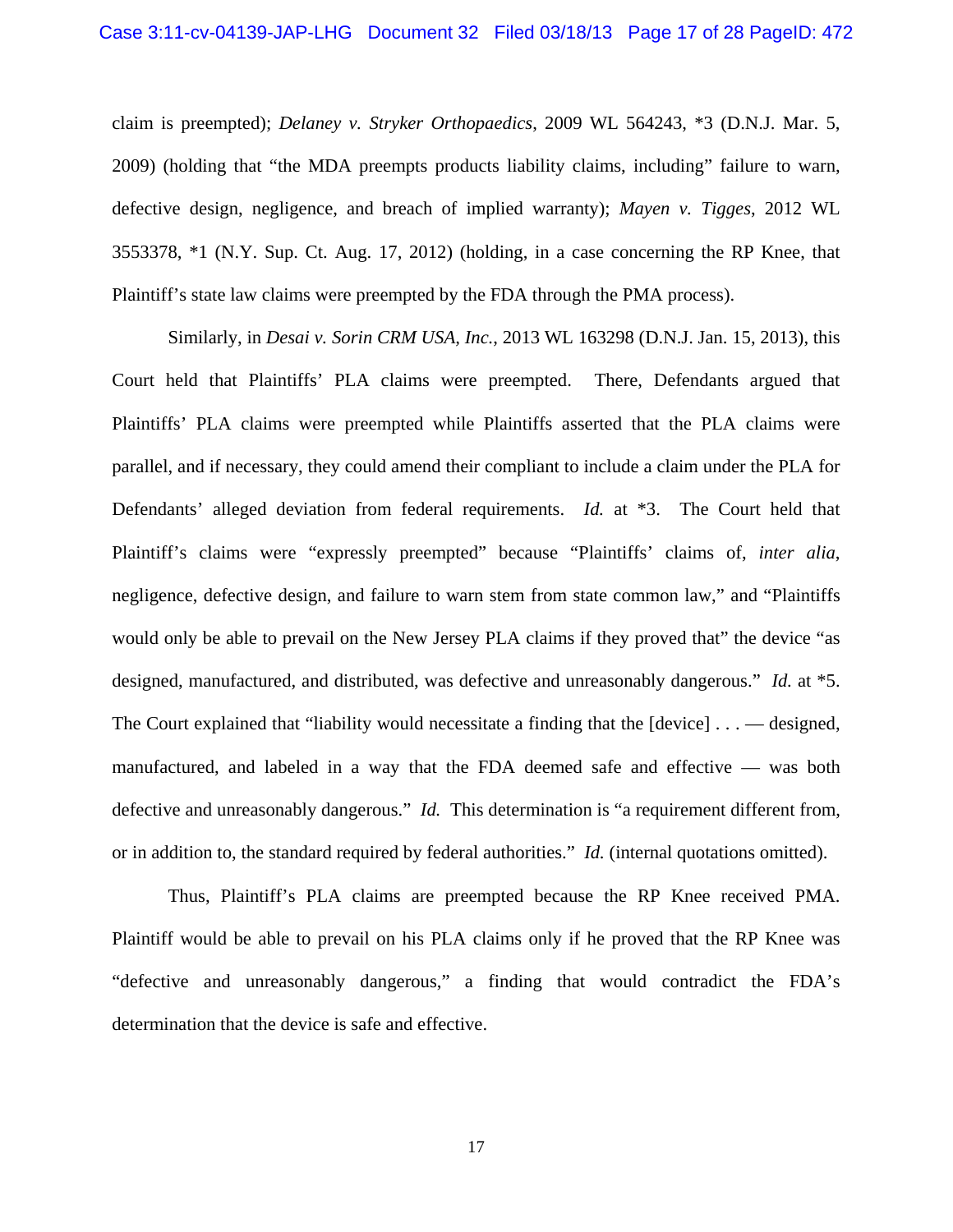In addition, Plaintiff states a cause of action for breach of express warranty, alleging that "Defendants expressly warranted that the" RP Knee "was a safe and effective orthopedic device" and that the RP Knee "did not conform to these express representations . . . ." Compl. ¶¶ 97–98. For Plaintiff to be successful on this breach of express warranty claim, he would have to show that the RP Knee was unsafe or ineffective; this would directly conflict with the FDA's grant of PMA based on its finding that the RP Knee was safe and effective. *See Williams v. Cyberonics, Inc.*, 388 Fed. Appx. 169, 171 (3d Cir. 2010) (stating that "[s]uccess on appellants' breach of warranty claims would require them to show that the VNS Therapy System device was unsafe or ineffective despite the PMA process, thereby interfering with the requirements already established by the MDA, which has preempted safety and effectiveness determinations for a device"). Moreover, Plaintiff's breach of express warranty claim is similar to an express warranty claim alleging that the device's label is inaccurate and insufficient, and these express warranty claims based on labeling are preempted. *See Cornett*, 211 N.J. at 392–93. Thus, Plaintiff's breach of express warranty claim is preempted.

Moreover, Plaintiff alleges negligent misrepresentation, fraudulent misrepresentation, fraudulent concealment, fraud and deceit, and a violation of Virginia's Consumer Protection Act. Specifically, Plaintiff alleges the following: (1) that "Defendants should have known that their ... . [RP Knee] failed to comply with federal requirements for safe design and manufacture and/or was in other ways out of specification, yet Defendants negligently misrepresented to the Plaintiff and/or his physicians that its device was safe and met all applicable design and manufacturing requirements"; (2) that Defendants falsely and fraudulently represented to Plaintiff, the community, and the FDA that the RP Knee "has been tested and was found to be safe and/or effective for knee replacement treatment," but these representations were false and made with the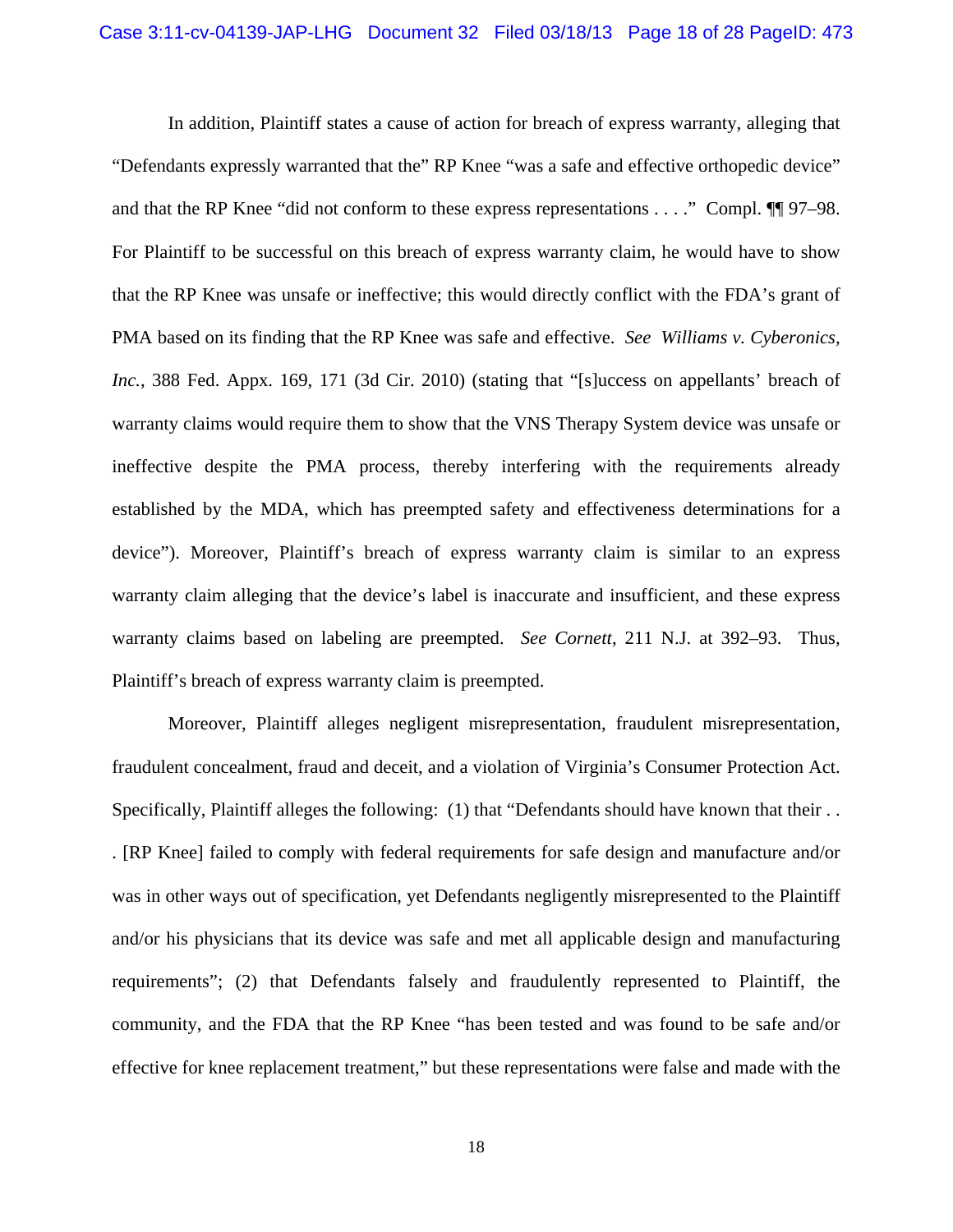intent of defrauding and deceiving Plaintiff and the public; (3) that "Defendants fraudulently concealed and intentionally omitted material information, including but not limited to, the fact that" the product was unsafe, defective, manufactured negligently, defectively, and improperly, and was designed negligently, defectively, and improperly; (4) that Defendants "intentionally omitted certain" testing results and research to the public, and the information it did distribute contained false and misleading representations, including that the RP Knee was safe and effective; and (5) that Defendants violated the Virginia Consumer Protection Act by using "deception, fraud, false promise, misrepresentation and/or unfair practices in their packaging, labeling, distributing, marketing, promoting and selling of the" RP Knee. Compl. ¶¶ 108, 112, 113, 115, 125, 134–141, 165.

These "[g]eneralized common law theories of liability . . . are precisely the type of claims the MDA sought to preempt." *Williams*, 388 Fed. Appx. at 171; *see also Reigel*, 552 U.S. at 323–24 (declaring that "reference to a State's 'requirements' includes its common-law duties"); *Delaney*, 2009 WL 564243, at \*3 (D.N.J. Mar. 5, 2009) (stating claims are "expressly preempted because they assert 'general tort duties of care'"). Additionally, "state law claims brought by individuals based on intentional misrepresentations to the FDA during or after the PMA process are barred" because "only the federal government is authorized to sue for failure to comply with the MDA provisions, including providing false or misleading information." *Cornett*, 211 N.J. at 385 (discussing *Buckman Co. v. Plaintiffs' Legal Committee*, 531 U.S. 341 (2001)).

Here, Plaintiff's claims have a common theme — Defendants misrepresented that the RP Knee was safe — which directly contradicts the FDA's finding that the RP Knee is safe and effective, a determination made in the PMA process. Because these allegations question the safety of the device and would require the Court to find that Defendants misrepresented that the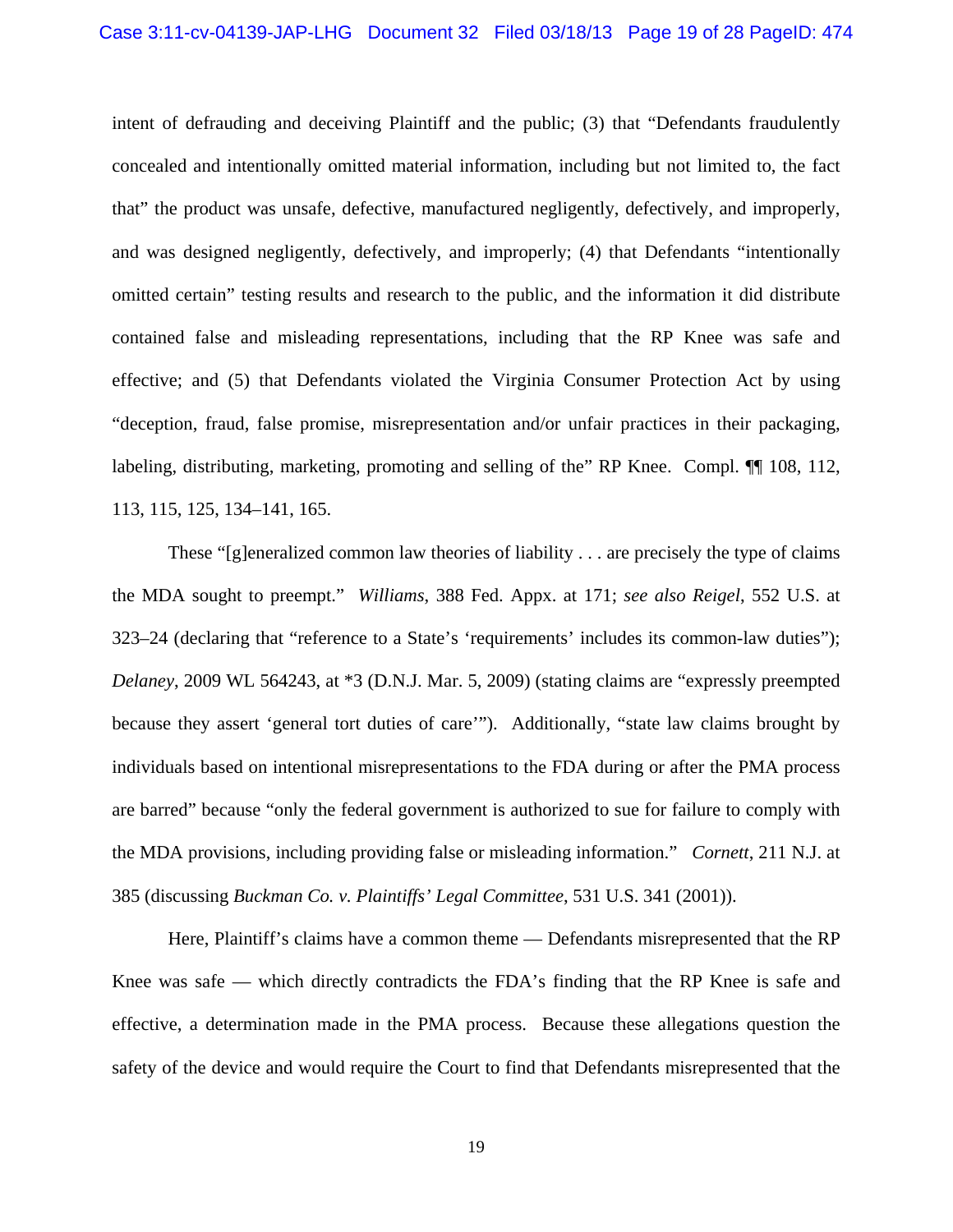device was safe and effective to succeed, they are preempted. *See*, *e.g.*, *Cooley v. Medtronic, Inc.*, 2012 WL 1380265, \*5 (E.D. Ky. 2012) (determining that Plaintiff's negligent misrepresentation, intentional misrepresentation, fraud, and constructive fraud claims are preempted because "they would each require a finding that Medtronic's statements about the safety and effectiveness of the ICD devices were false or misleading").

In addition, these claims are preempted because they are subsumed by the PLA. The PLA encompasses "virtually all possible causes of action relating to harms caused by consumer and other products." *Delaney*, 2009 WL 564243, at \*7. A product liability action is defined by the PLA as "any claim or action brought by a claimant for harm caused by a product, irrespective of the theory underlying the claim, except actions for harm caused by breach of an express warranty." N.J.S.A. 2A:58C-1b(3). Because the negligent misrepresentation, fraudulent misrepresentation, fraudulent concealment, fraud and deceit, and Virginia Consumer Protection Act claims concern a product — the RP Knee — they are subsumed by the PLA, and as demonstrated above, the PLA imposes state requirements that are different from or in addition to the federal requirements imposed by PMA, meaning these causes of action are preempted.

Lastly, Plaintiff seeks actual and punitive damages under the common law, the New Jersey Punitive Damages Act, N.J.S.A. 2A:15-5.9 et seq., and the PLA, N.J.S.A. 2A:58C-1 et seq. Yet, because all of Plaintiff's claims have been preempted under *Reigel*, Plaintiff's punitive damages request is denied. *Hayes*, 2009 WL 6841859, at \*8; *see also Gross*, 858 F. Supp. 2d at 503.

Thus, Defendants have met their burden of establishing that there is no genuine issue of material fact and that they are entitled to judgment as a matter of law because all of Plaintiff's claims are preempted under *Reigel*.

20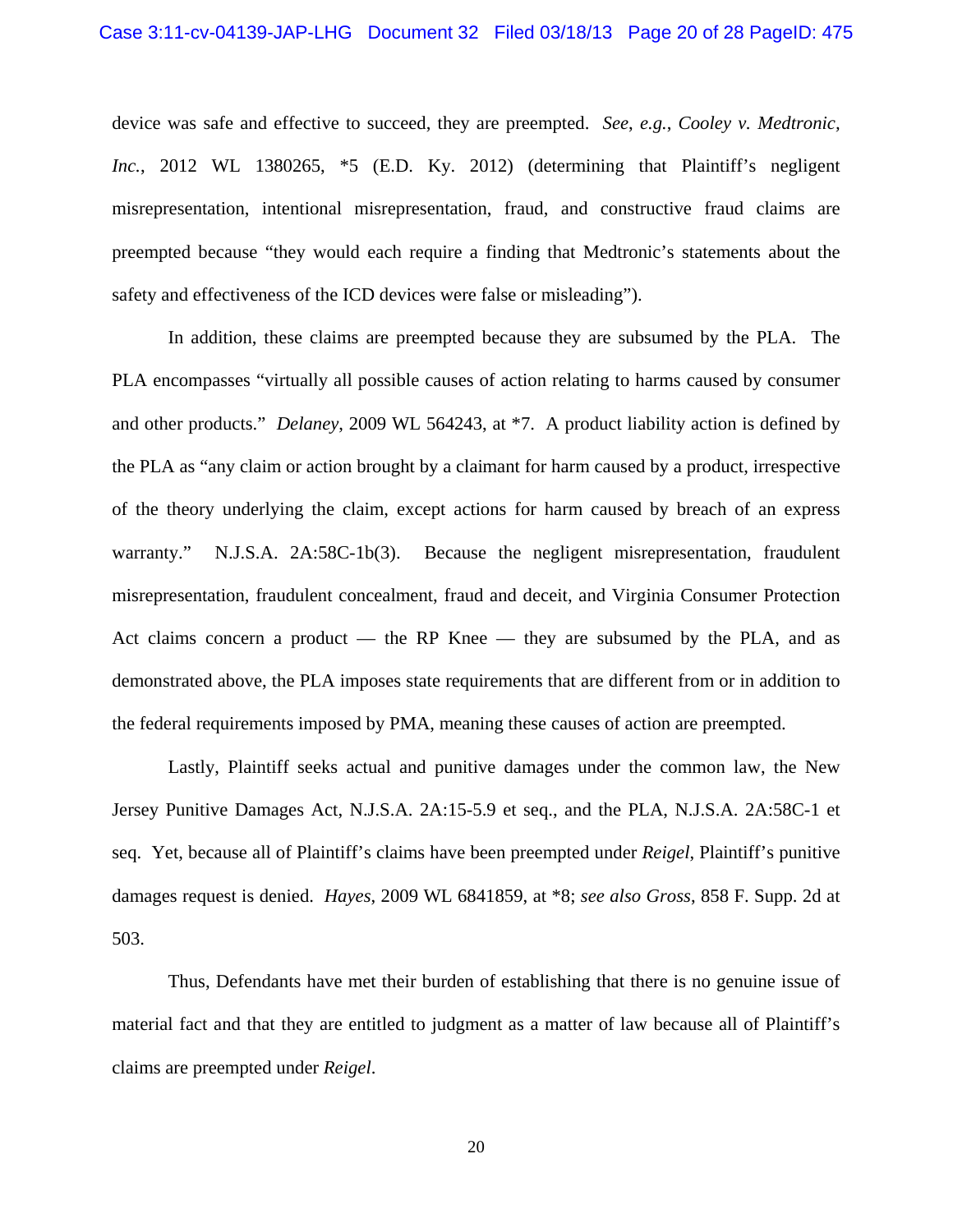# Case 3:11-cv-04139-JAP-LHG Document 32 Filed 03/18/13 Page 21 of 28 PageID: 476

Plaintiff, however, attempts to show that there is a genuine issue of material fact regarding whether the RP Knee is preempted under *Reigel* because: (1) certain components of the RP Knee were approved under the  $510(k)$  process instead of the PMA process; and (2) Plaintiff's claims are parallel to federal violations.

First, Plaintiff has not shown a genuine issue of material fact because although some components of the RP Knee were approved through the 510(k) process, the entire device received PMA. "[A] device receiving premarket approval cannot be separated into its component parts to avoid application of express preemption." *Gross*, 858 F. Supp. 2d at 487; *Bentzley*, 827 F. Supp. 2d at 452 (stating "Plaintiff's contention that, in considering a preemption issue, the Court must break a medical device into its component parts, is without legal support"). Therefore, although the patella and femoral components of the RP Knee were initially approved through the 510(k) process, the RP Knee as a whole received PMA. As a result, the patella and femoral components still underwent the PMA process as components of the RP Knee. Consequently, Plaintiff has not shown a genuine issue of material fact regarding preemption.

Second, Plaintiff has not created a genuine issue of material fact because his claims are not parallel to federal violations. "State requirements are pre-empted under the MDA only to the extent that they are 'different from, or in addition to' the requirements imposed by federal law." *Reigel*, 552 U.S. at 330. State claims "premised on a violation of FDA regulations," however, are parallel to federal requirements, and thus, are not preempted. *Id.*; *see also Bentzley*, 827 F. Supp. 2d at 452; *Banner v. Cyberonics, Inc.*, 2010 WL 455286, \*3 (D.N.J. Feb. 4, 2010); *Cornett*, 211 N.J. at 384.

"To properly allege parallel claims, [a] complaint must set forth facts showing 'action or inaction in [defendants'] efforts to take part in the PMA process or implement its results."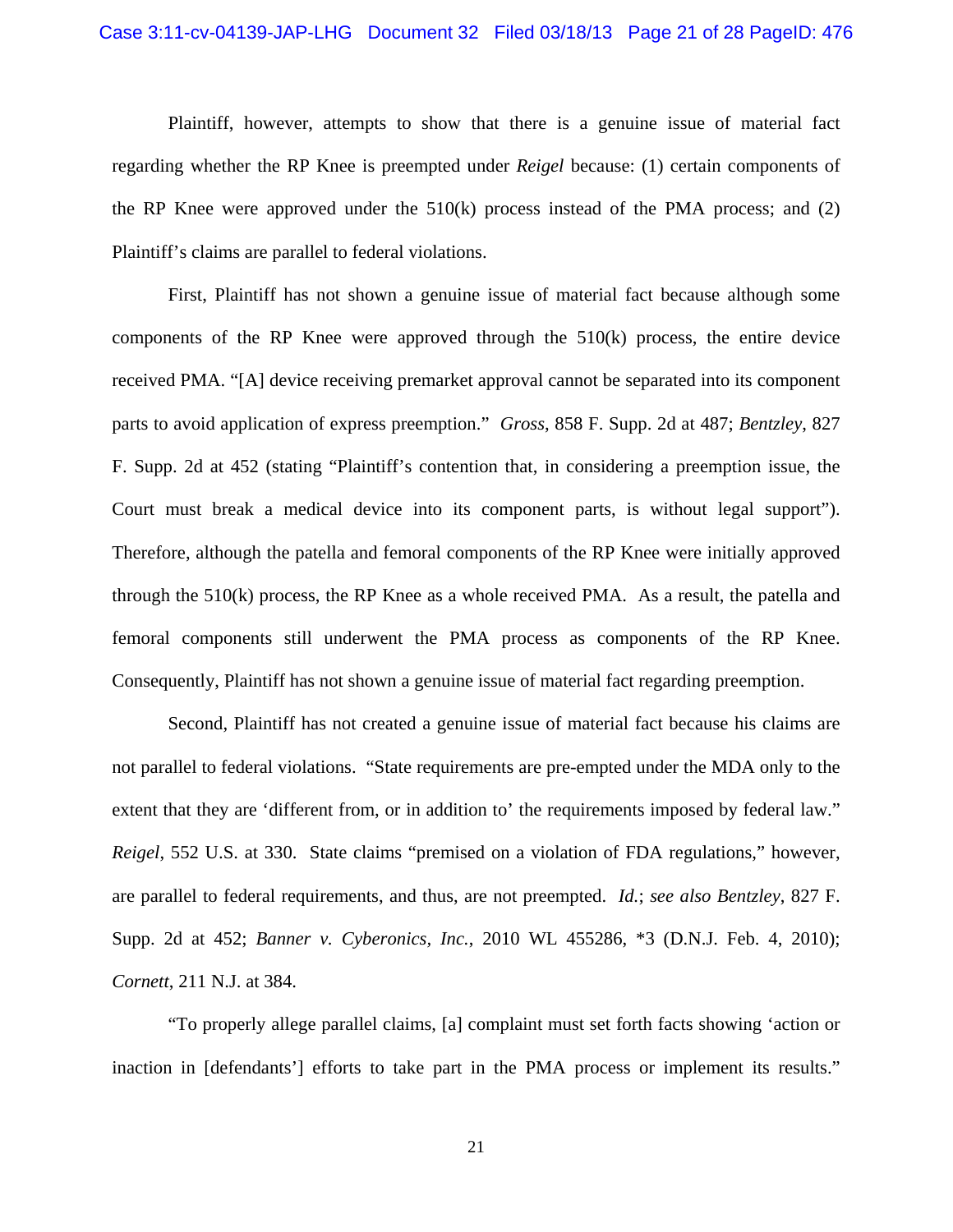*Gross*, 858 F. Supp. 2d at 492. A plaintiff cannot plead "non-specific regulations as a basis for a parallel claim" because this is inconsistent with *Reigel* and the pleading requirements under *Twombly*, *Iqbal*, and *Fowler*. *Desai*, 2013 WL 163298, at \*7. "[B]road references to federal regulations in pleadings are insufficient"; instead, "[t]his Court requires a greater level of specificity in pleading a parallel claim . . . ." *Id.* at \*6–7; *see also Gross*, 858 F. Supp. 2d at 495– 96, 500.

In *Desai*, Plaintiffs, similar to Plaintiff here, argued that their claims were parallel state claims under the PLA and sought to amend their Complaint, if necessary, to "explicitly include a claim under the New Jersey PLA for Defendants' alleged deviation from the federal requirements . . . ." *Desai*, 2013 WL 263398, at \*5. This Court, however, found that the claims were not parallel because Plaintiffs' allegations failed "to assert the facts necessary, or indeed, any facts at all, to establish a claim that would parallel a violation of federal law, or even meet the federal pleading standard." *Id.* at \*6. This Court explained that the allegations "are devoid of any explanation as to how [defendants] allegedly violated federal regulations in its design or manufacture of the [device], or even what about the device is 'defective' or 'unreasonably dangerous." *Id.* The Complaint did not contain "specific wrongdoing on the part of [defendants], other than to conclusory state that it is liable for all of Plaintiff's damages." *Id.*

Here, none of Plaintiff's claims are parallel to federal requirements because none of the claims are adequately pled with the specificity required for parallel claims. For example, regarding Plaintiff's manufacturing defect claim under the PLA, Plaintiff alleges that the RP Knee was "defective in its manufacture and construction when it left the hands of Defendants in that it deviated from product specifications and/or applicable federal requirements for these devices" (Compl. ¶ 71). This claim is not parallel to federal requirements because Plaintiff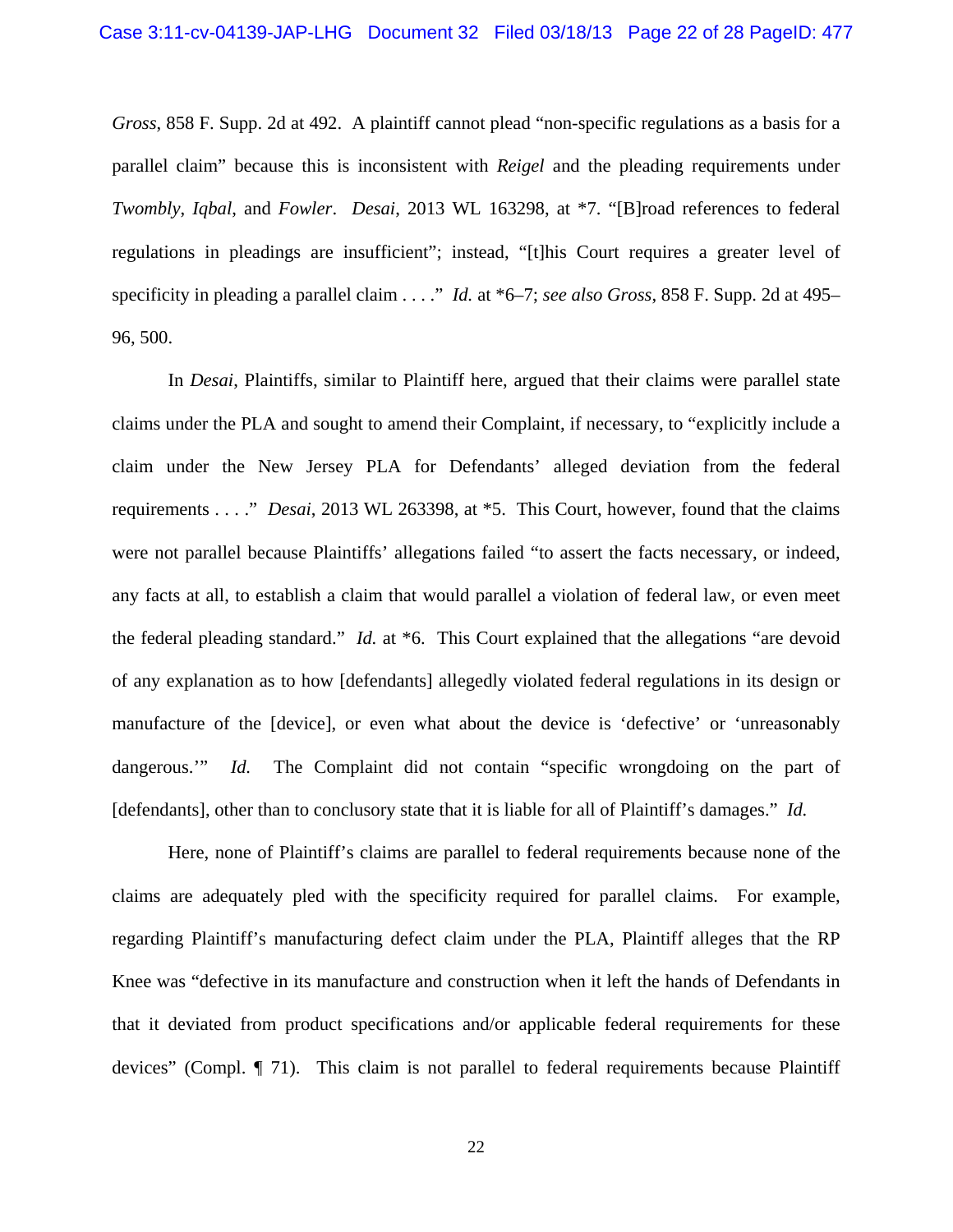merely asserts a "broad reference" to the RP Knee deviating from federal requirements and does not plead with specificity, as required by *Reigel* and the federal pleading requirements. *See Desai*, 2013 WL 163298, at \*6–7. In addition, as demonstrated above, to succeed on this claim, Plaintiff would have to show that the RP Knee was unsafe and ineffective, thereby contradicting the FDA's findings through the PMA process. *See supra* pp. 16–18. Consequently, Plaintiff's manufacturing defect claim is not parallel but different from the federal requirements. Moreover, regarding Plaintiff's breach of express warranty claim, Plaintiff alleges that "Defendants' conduct . . . , including but not limited to their failure to adequately design and manufacture, as well as their continued marketing and distribution of the [RP Knee] when they knew or should have known of the serious health risks it created and/or their failure to comply with federal requirements, evidences a flagrant disregard of human life so as to warrant the imposition of punitive damages" (Compl. ¶ 100). Again, Plaintiff does not plead this claim with the specificity required for parallel claims — it is unclear which federal requirements Defendants failed to comply with and what actions allegedly caused the failure. Thus, Plaintiff's claims are not parallel to the federal requirements, and Plaintiff is not seeking damages for a violation of federal claims.<sup>5</sup>

Thus, Plaintiff has failed to establish a genuine issue of material fact regarding whether the RP Knee is preempted because it does not matter that some of the components of the RP Knee went through the 510(k) process prior to undergoing the PMA process and Plaintiff's claims are not parallel to the federal requirements. As demonstrated above, all of Plaintiff's claims are preempted under *Reigel*, and Defendants are entitled to judgment as a matter of law. As such, Defendants' Motion for Summary Judgment should be granted.

l

<sup>&</sup>lt;sup>5</sup> Although none of Plaintiff's claims are parallel, this Court chose to use the manufacturing defect and breach of express warranty claims as examples because Plaintiff discussed these claims on page 19 of his brief [docket # 21].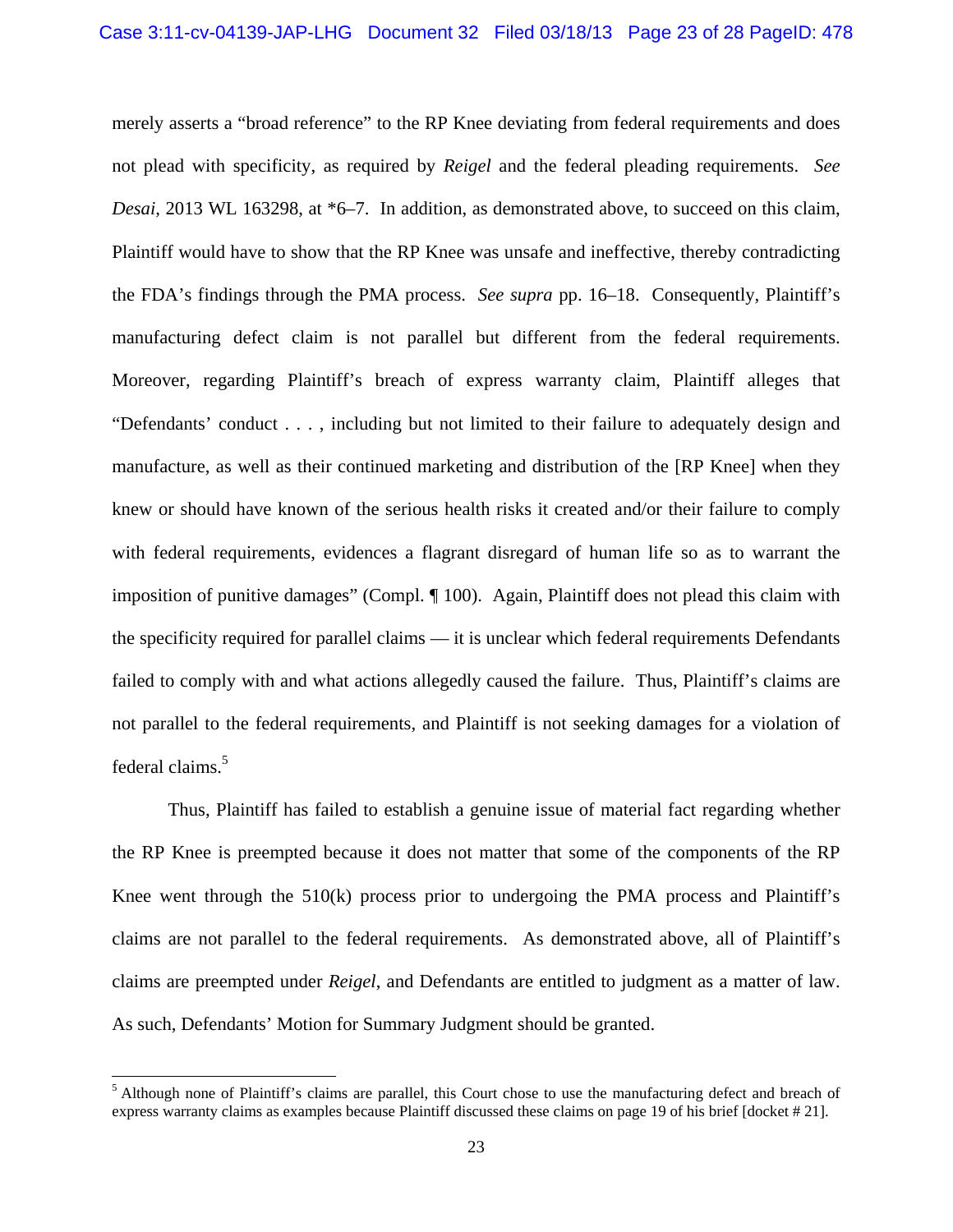Plaintiff requests leave to amend his Complaint to cure any defects if the Court finds that he inadequately pled his state law claims by failing to allege a violation of a parallel federal regulation. Defendants, however, argue that Plaintiff's request for leave to amend should be denied because it is futile since Plaintiff cannot plead viable claims against Defendants due to *Reigel* preemption.

"A party may amend its pleading once as a matter of course within: (A) 21 days after serving it, or (B) if the pleading is one to which a responsive pleading is required, 21 days after service of a responsive pleading or 21 days after service of a motion under Rule 12(b), (e), or (f), whichever is earlier." Fed. R. Civ. P. 15(a)(1). After this, "a party may amend its pleading only with the opposing party's written consent or the court's leave," and "[t]he court should freely give leave when justice so requires." Fed. R. Civ. P.  $15(a)(2)$ . The following grounds, however, "could justify a denial of leave to amend": undue delay, bad faith, dilatory motive, prejudice, and futility. *Shane v. Fauver*, 213 F. 3d 113, 115 (3d Cir. 2000). In assessing futility, the Court applies the Rule 12(b)(6) standard. *Id.* Thus, futility exists when "the complaint, as amended, would fail to state a claim upon which relief could be granted." *Id.*

Here, this Court denies Plaintiff's request for leave to amend because of futility. Plaintiff's claims have all been expressly preempted, and his claims are not parallel. Any proposed amended claims in which Plaintiff seeks to allege a parallel violation would fail to state a claim because Defendants have not violated a federal regulation. *See Reigel*, 552 U.S. at 330 (stating preemption "does not prevent a State from providing a damages remedy for claims premised on a violation of FDA regulations" because these state claims are parallel). As stated above, to "properly allege parallel claims, the complaint must set forth facts showing 'action or inaction in [defendants'] efforts to take part in the PMA process or implement its results."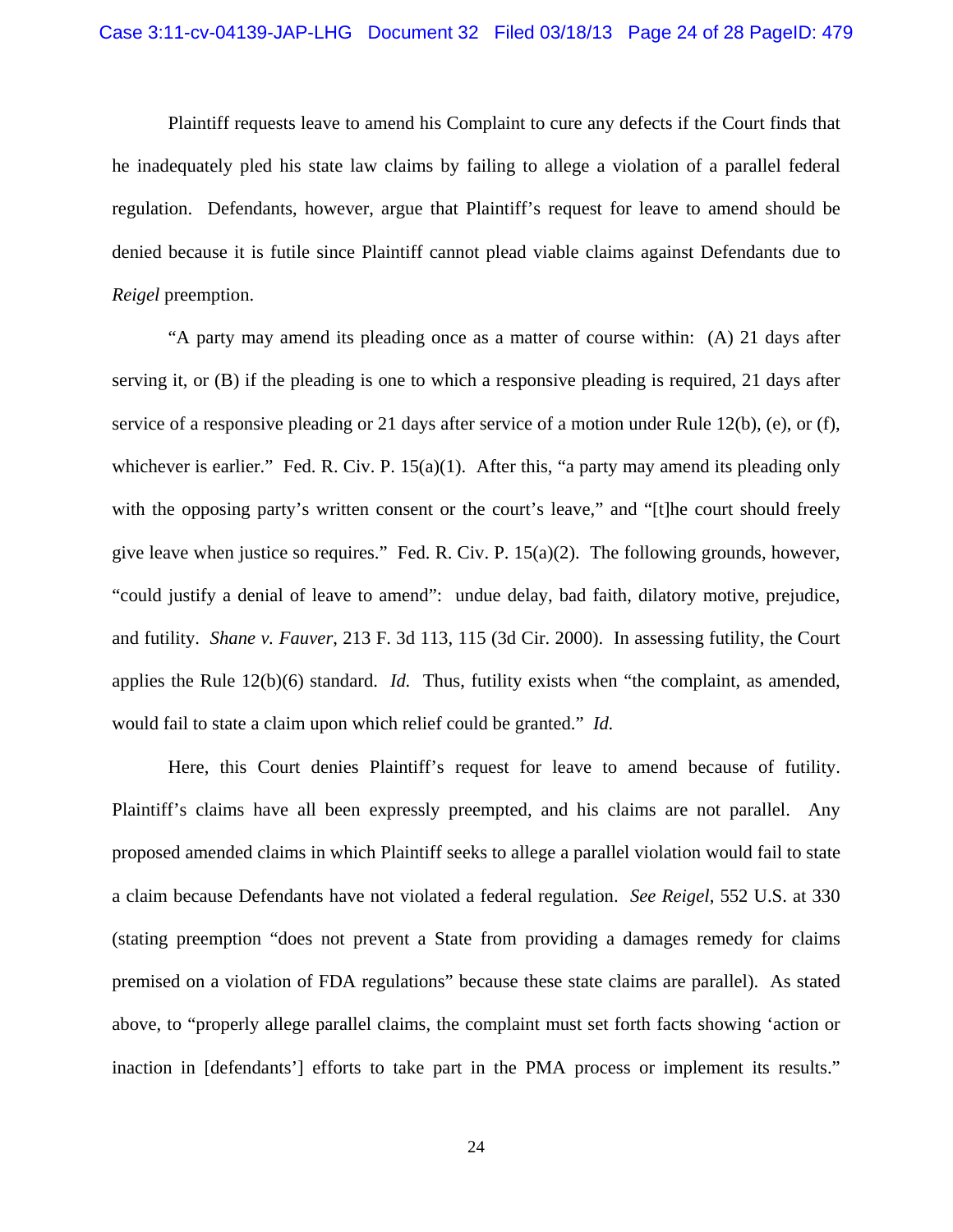*Gross*, 858 F. Supp. 2d at 492. Plaintiff, here, would be unable to state a claim and show inaction regarding Defendants' efforts to take part in the PMA process because the facts clearly show that Defendants went through the PMA process and received PMA for the device. "This Court confesses it's unable to discern how a plaintiff pleads around the 360k preemption." *Hayes*, 2009 WL 6841859, at \*6.

Thus, Defendants' Motion for Summary Judgment is granted. All of Plaintiff's claims are preempted, and Plaintiff has failed to show a genuine issue of material fact, meaning Defendants are entitled to judgment as a matter of law. Lastly, this Court denied Plaintiff leave to amend his Complaint because to do so would be futile.

## **C. Cross-Motion for a Continuance**

Plaintiff filed a Cross-Motion for a Continuance pursuant to Rule 56(d), arguing that the Court should deny summary judgment as premature because "significant discovery remains outstanding that is necessary to the adjudication of the issues presented" ( $Pb7<sup>6</sup>$ ). Plaintiff asserts that he needs further discovery regarding whether the components implanted in the July 20, 2009 surgery received PMA or were approved through another process because Defendants just discussed what was implanted in the first surgery on October 15, 2007. Additionally, Plaintiff contends that the documents Defendants produced and Ms. Johnson's Declaration ignore that some of the components used in the October 15, 2007 surgery went through the 510(k) process as opposed to the PMA process. Plaintiff states that he needs to take the deposition of Ms. Johnson to find out how components cleared through the  $510(k)$  process went under the PMA process such that they deserve preemption. Moreover, Plaintiff seeks leave to serve Interrogatories on these issues.

l

 $6$  "Pb7" is a citation to page 7 of Plaintiff's brief [docket #21].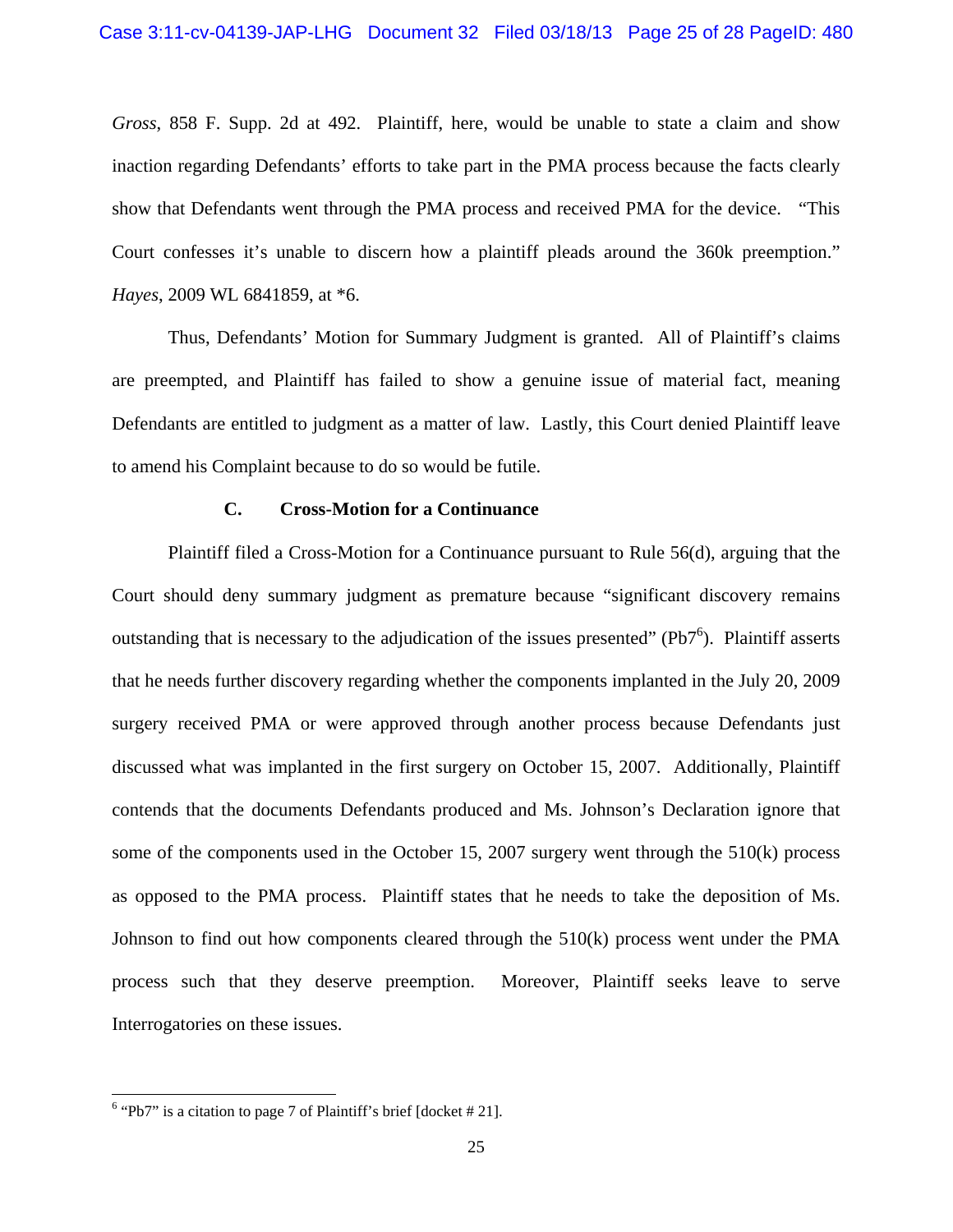#### Case 3:11-cv-04139-JAP-LHG Document 32 Filed 03/18/13 Page 26 of 28 PageID: 481

Defendants, however, argue that the Cross-Motion for a Continuance should be denied because: (1) there are no questions of fact regarding the regulatory status of the RP Knee, and (2) the Muhlstock Declaration, on which Plaintiff bases their Cross-Motion, is deficient. Defendants assert that the Cross-Motion should be denied because additional discovery will not preclude summary judgment since discovery reveals that certain components of the RP Knee were approved under the  $510(k)$  process and then received PMA as part of the RP Knee. In addition, Defendants argue that the Muhlstock Declaration is deficient since it failed to describe how the information regarding regulatory status would preclude summary judgment. Therefore, Defendants point out that Plaintiff cannot meet the requirements for a Rule 56(d) continuance.

Federal Rule of Civil Procedure 56(d) provides: "[i]f a nonmovant shows by affidavit or declaration that, for specified reasons, it cannot present facts essential to justify its opposition, the court may: (1) defer considering the motion or deny it; (2) allow time to obtain affidavits or declarations or to take discovery; or (3) issue any other appropriate order." The nonmovant's motion "must identify with specificity what particular information is sought; how, if uncovered, it would preclude summary judgment; and why it has not previously been obtained." *Lunderstadt v. Colafella*, 885 F.2d 66, 71 (3d Cir. 1989) (internal quotation omitted). The "affidavit must set forth more than bare conclusions or mere conjecture regarding facts that *may* be uncovered through discovery." *New Cmty. Corp. v. Arthur J. Gallagher Risk Mgmt. Servs. Inc.*, 2011 WL 4020941, \*3 (D.N.J. Sept. 9, 2011), *report and recommendation adopted* 2011 WL 1594293 (D.N.J. Sept. 30, 2011).

Although this Court granted Defendants' Motion for Summary Judgment, thereby concluding that further discovery is not needed, it will explain why Plaintiff's Cross-Motion must be denied. The Cross-Motion must be denied because the Muhlstock Declaration submitted

26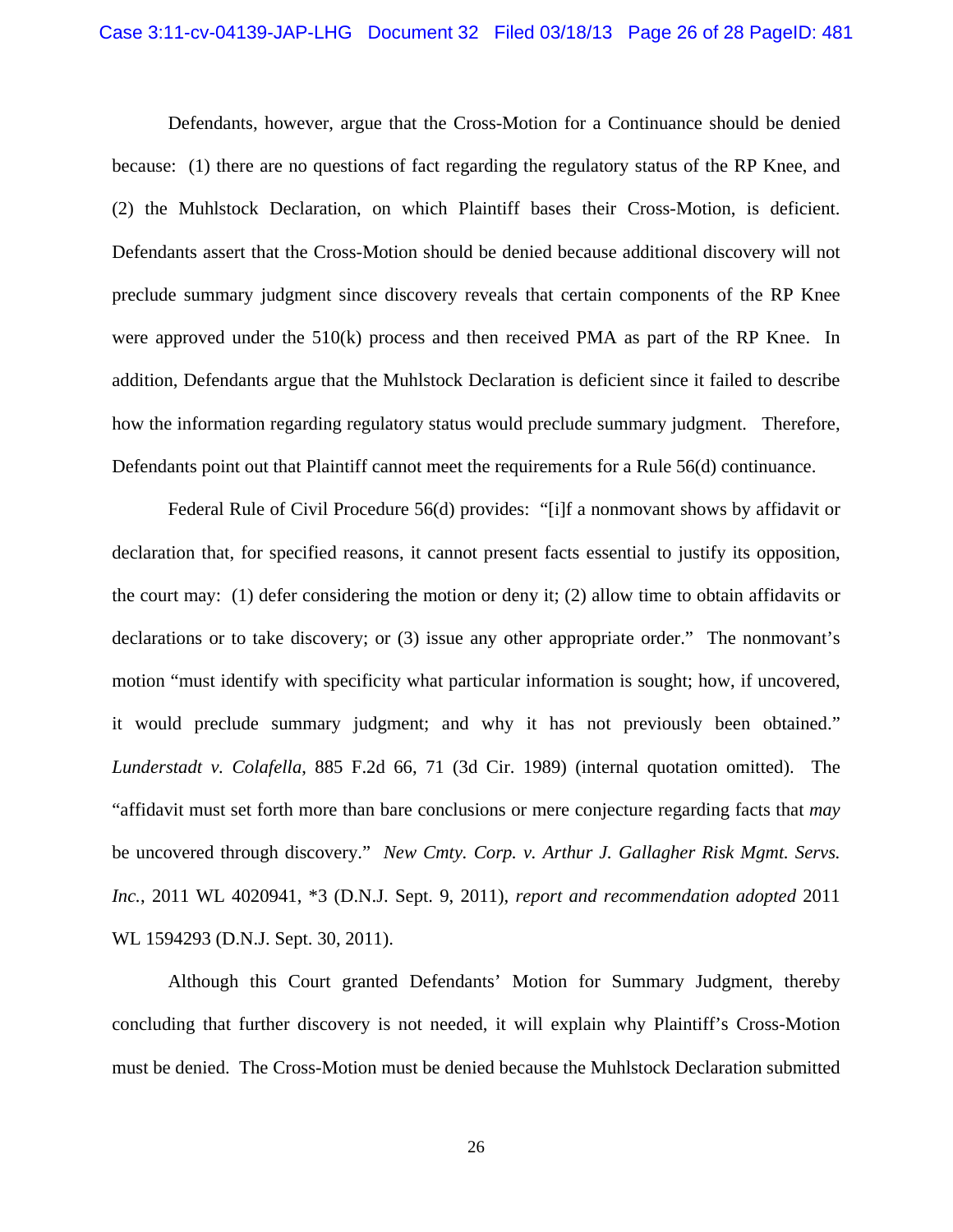with Plaintiff's brief is deficient since it does not explain how further discovery would preclude summary judgment. First, the Muhlstock Declaration clearly identifies what information is sought: (1) "outstanding discovery . . . with respect to the device implanted in Plaintiff's knee during his October 15, 2007 surgery"; (2) discovery regarding "whether the prosthesis and its component parts implanted in Plaintiff on July 20, 2009 were approved under the" PMA or 501(k) process; (3) Ms. Johnson's deposition "to inquire as to if, how and why components cleared pursuant to the 510(k) process have somehow undergone the rigors of the PMA" process; and (4) leave to serve Interrogatories "targeted to the distinct regulatory approval/clearance issues . . . ." *See* Muhlstock Dec., ¶¶ 19, 22, 23. Moreover, the declaration identifies why this information has not previously been obtained — because Defendants' response to Plaintiff's Request for Production of Documents was inadequate. *See* Muhlstock Dec., ¶ 18. Yet, the Declaration does not discuss how the discovery sought would preclude summary judgment because it will not preclude summary judgment. *See S. Jersey Gas Co. v. Mueller Co., Ltd.*, 2010 WL 2160060, \*5 (D.N.J. May 26, 2010) (stating "South Jersey Gas does not indicate how the information sought would preclude summary judgment because it will not"), *aff'd*, 429 Fed. Appx. 128 (3d Cir. 2011). Plaintiff seeks further discovery regarding whether the components of the RP Knee were approved under the 510(k) or PMA process. As demonstrated above, certain components of the RP Knee were first approved under the 510(k) process and then received PMA as part of the RP Knee. *See supra* p. 21. Thus, further discovery regarding what process certain components underwent would not preclude summary judgment because all of the components were part of the RP Knee when it received PMA; the fact that certain components first underwent the 510(k) process does not create a genuine issue of material fact. *See New Cmty. Corp.*, 2011 WL 4020941, at \*3 (stating the party "requesting a continuance must . . .